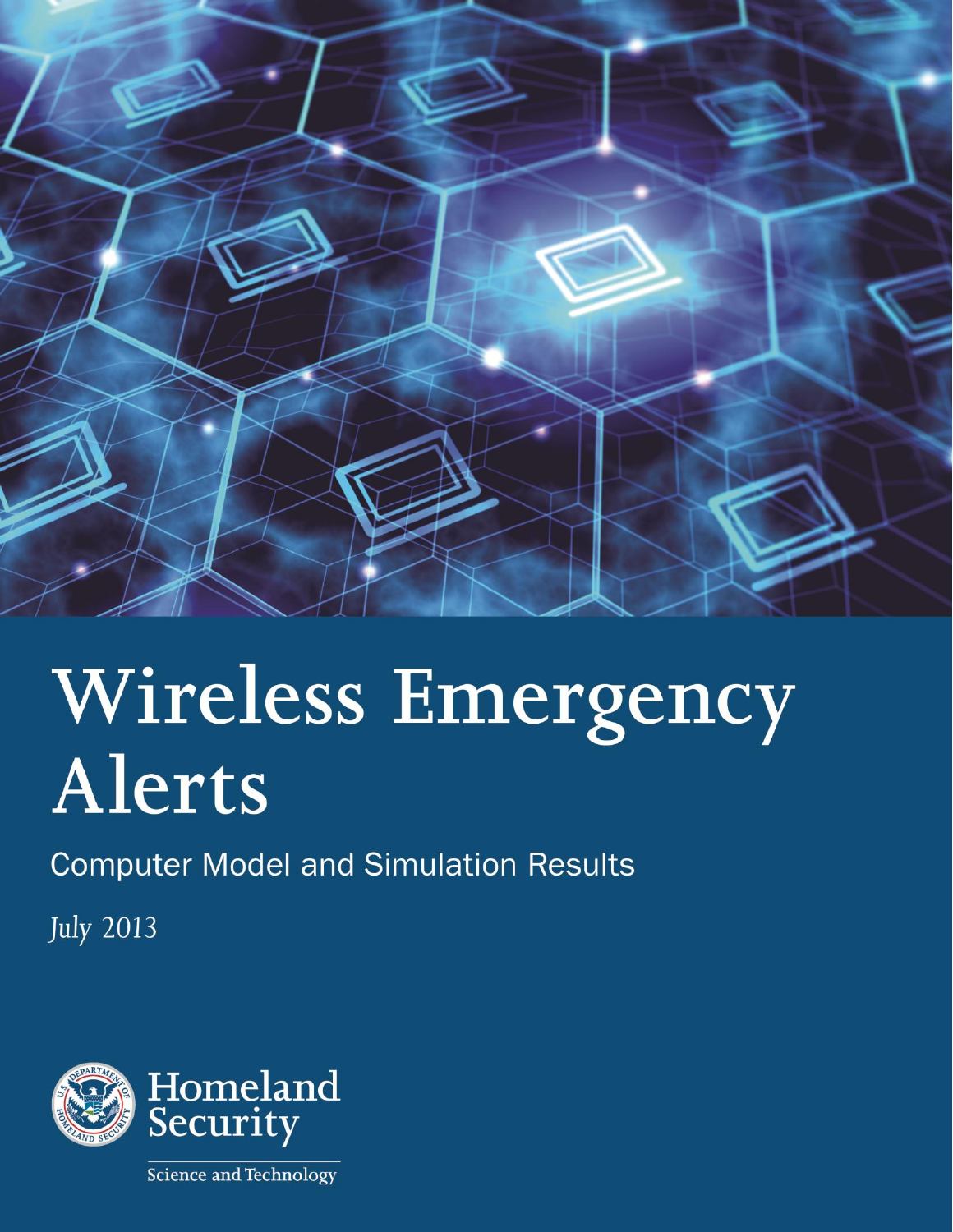# **WIRELESS EMERGENCY ALERTS**

# **COMPUTER MODEL AND SIMULATION RESULTS**



Science and Technology

*July 2013*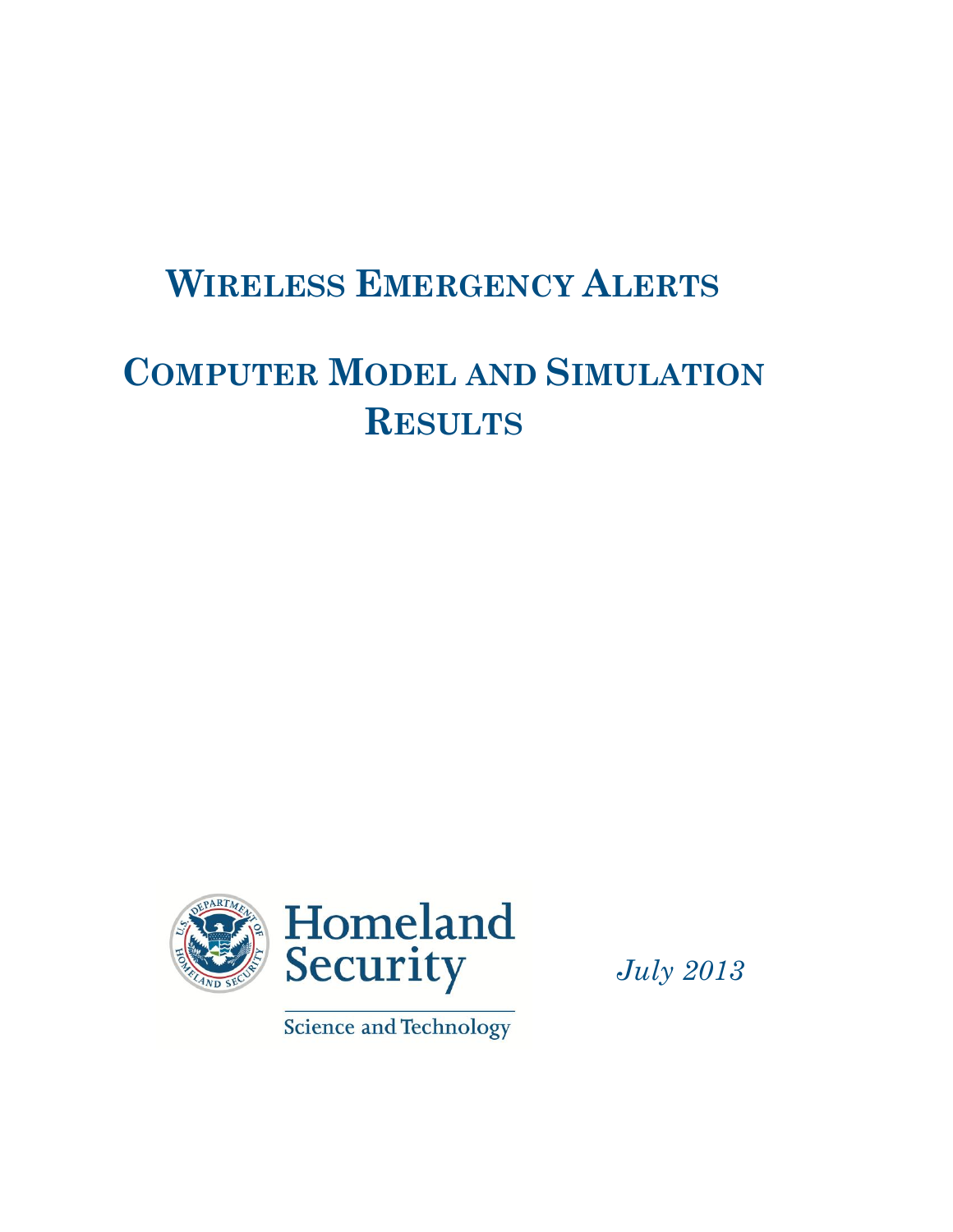### TABLE OF CONTENTS

| <b>Section</b>   |       | Page |
|------------------|-------|------|
|                  |       |      |
| $\mathbf{1}$     |       |      |
| $\sqrt{2}$       |       |      |
| $\sqrt{3}$       |       |      |
|                  | 3.1   |      |
|                  | 3.2   |      |
|                  | 3.3   |      |
| $\overline{4}$   |       |      |
|                  | 4.1   |      |
|                  | 4.1.1 |      |
|                  | 4.1.2 |      |
|                  | 4.1.3 |      |
|                  | 4.2   |      |
|                  | 4.3   |      |
|                  | 4.4   |      |
|                  | 4.5   |      |
|                  | 4.6   |      |
|                  | 4.7   |      |
|                  | 4.8   |      |
|                  | 4.9   |      |
|                  | 4.10  |      |
| 5                |       |      |
|                  | 5.1   |      |
|                  | 5.2   |      |
|                  | 5.3   |      |
|                  | 5.4   |      |
|                  | 5.5   |      |
|                  | 5.6   |      |
| $\boldsymbol{6}$ |       |      |
| Appendix         |       | Page |
| A                |       |      |
| B                |       |      |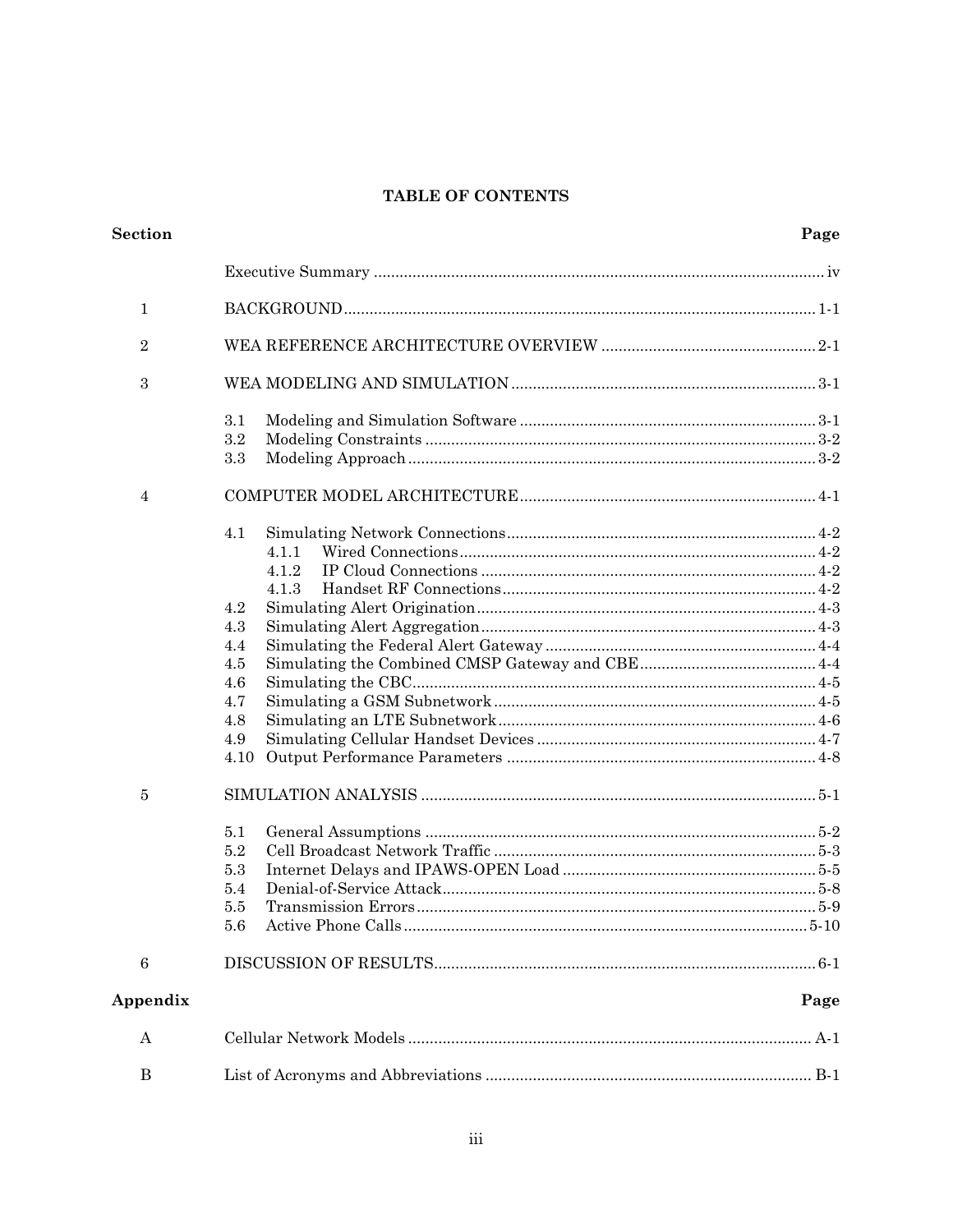#### **EXECUTIVE SUMMARY**

<span id="page-3-0"></span>This document describes work undertaken as part of the Wireless Emergency Alerts (WEA) Program, formerly known as Commercial Mobile Alert Service (CMAS), at The Johns Hopkins University Applied Physics Laboratory for the U.S. Department of Homeland Security Science and Technology Directorate (DHS S&T). A computer model was developed for the purposes of investigating WEA system performance under specific scenarios and to identify recommended enhancements. This report presents the modeling approach and the results of the simulations performed using the model. The results highlight potential improvements that should be considered by DHS and the Federal Emergency Management Agency (FEMA) in future iterations of WEA.

A public alert and warning system like WEA has to be able to operate continuously despite possible extreme conditions (e.g., massive infrastructure damage, heavy network traffic, cyber attacks). Because it is not possible to generate these conditions for testing in a controlled environment, a WEA computer model was developed to simulate the transmission of alert messages from alert origination through delivery to a citizen's mobile device. This report presents an analysis of simulated system performance under a variety of conditions, including scenarios with extreme conditions.

The WEA computer model was built using a discrete event simulation software package. The model employs a "black-box" approach because detailed design information about WEA system components was not available to the project team. With this approach, the model describes only the external behavior of the WEA components without detailed information about their specific internal design. The model employs numerous configurable equipment attributes, which can be tuned to reflect specific knowledge of these elements should additional design or performance information become available in the future. The model uses alert delivery latency as the main performance metric. In WEA, different handsets will in general receive an alert at different times. This variability is caused by several factors such as different service providers, different locations, interference and transmission errors, handset state, and so forth. The study described in this document simulated the effects of various delay factors on alert delivery latency.

The main finding of the study is that under normal operating conditions, WEA can alert the public with latencies under 5 seconds. A five-second latency is expected to be adequate for many types of alerts and warnings. On the other hand, WEA latency can exceed 20 seconds under certain extreme conditions, such as high levels of Internet delay that can be encountered during a major disaster, or high levels of cell broadcast traffic. The WEA alert delivery success rate is also strongly dependent on phone call volume because alerts are not received by mobile handsets during active phone calls. High levels of phone call volume can cause a significant portion of the target population to receive an alert delayed by several tens of minutes. Finally, target populations that have poor cellular reception may also have alerts delayed for several tens of minutes.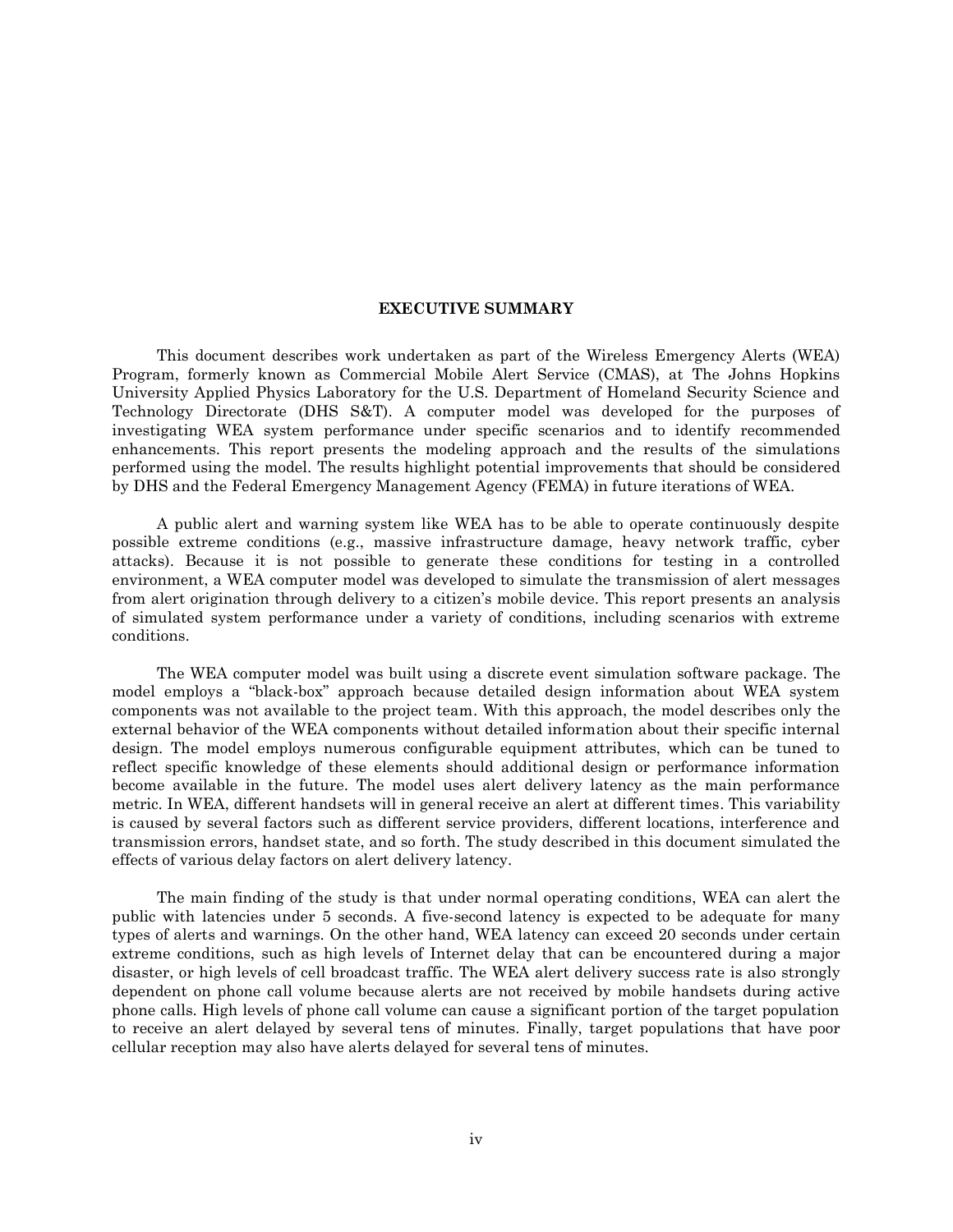The project team evaluated numerous disaster scenarios as simulation scenarios. A representative subset of the scenarios was selected to study the potential effect of each major delay factor. The first scenario employed a series of weather alerts to investigate WEA performance as a function of background (non-alert) cell broadcast traffic load. WEA shares the same channel with other cell broadcast traffic. Therefore, alerts can potentially be delayed if a Commercial Mobile Service Provider (CMSP) sends substantial commercial broadcast to its subscribers. The simulation results revealed that WEA latency can exceed 20 seconds when the cell broadcast load is greater than 80%. Therefore, the study recommends that CMSPs planning to offer commercial cell broadcast services to their customers should assign a higher priority level to WEA alerts to reduce this latency.

The second and third scenarios, a chemical attack and a major earthquake, respectively, were employed to analyze the impact of extremely high levels of Internet delays (e.g., 1 second) and public alert traffic load on WEA performance. The simulation results revealed that WEA latency again exceeded 20 seconds under such extreme conditions. Most of the latency was due to the protocol overhead associated with a Hypertext Transfer Protocol Secure setup. The study recommends that Alert Originators (AO) who are expected to generate alerts with high delay sensitivity, such as earthquake and tornado warnings, use dedicated secure channels to reduce this latency. It also recommends the use of Internet Service Providers that offer Service-Level Agreements (SLAs) with guaranteed minimum bandwidth and maximum delay to reduce delays during extreme conditions. Services with such SLAs are typically more expensive, but can maintain a baseline service quality despite high network traffic.

The fourth scenario analyzed the impact of a denial-of-service attack on the alert Aggregator during a series of weather alerts. The findings reveal the need for strong defenses against this type of attack. The study recommends a distributed architecture for future enhancements to WEA. The existing centralized architecture would be unable to operate if the data centers were disabled by a cyber attack or other means.

The fifth scenario was a nuclear detonation. The study analyzed the impact of very high levels of transmission errors that can result from electromagnetic noise in order to gauge the delays in WEA messages caused by such transmission errors. WEA relies on multiple repeat transmissions of alerts to reach handsets that do not receive an alert during the first transmission. A variety of causes can increase the need for retransmission, including poor reception and active phone calls. Simulation results indicated that if 10% of the handsets cannot receive an alert due to transmission errors, three or more transmissions may be needed to alert at least 90% of a target population.

Lastly, the sixth scenario was another series of weather alerts, this time to analyze the impact of high levels of phone call volume. Similar to the fifth scenario, simulation results revealed that when there was heavy phone call volume (exceeding 50% load), four or more transmissions were needed to alert at least 90% of the target population.

The results in the fifth and sixth scenarios demonstrate the need for optimizing the alert transmission period. It must be tuned for the expected level of transmission errors and the expected phone call volume in an area. Selecting a large transmission period increases alert delivery latency for some portion of the target population; selecting a small transmission period consumes more network resources. Also, a small transmission period may lead to complaints and opt-outs by an over-alerted public.

The results presented in this document can affect a number of important technical, programmatic, and policy decisions that must be made or endorsed by the Federal Communications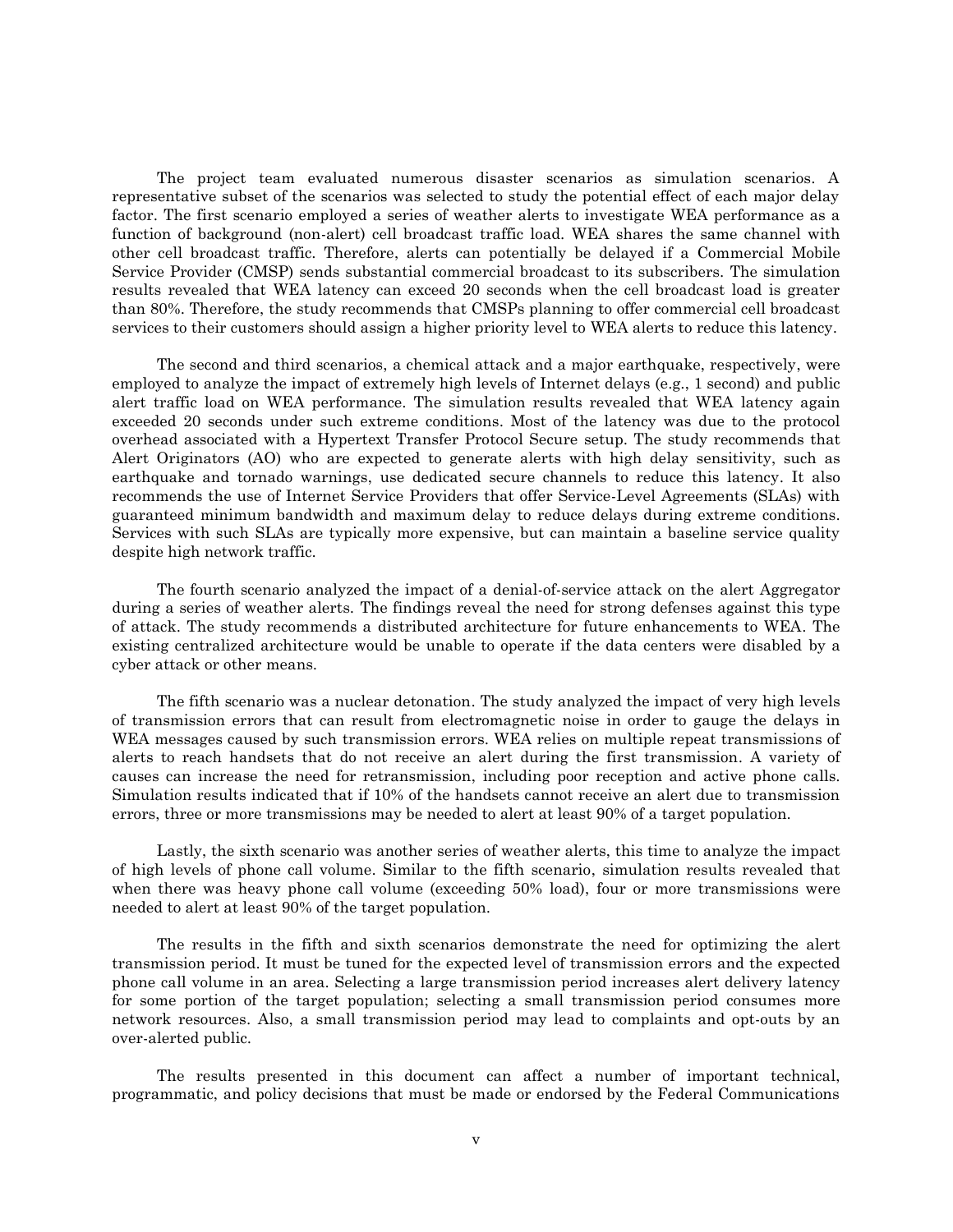Commission, FEMA, DHS, CMSPs, the AO community, and state and local first responders. WEA service is most critical in the very same circumstances when it is most susceptible to unacceptable degradations of service. The evolution of the WEA system must be coordinated in light of the consequences—for the public, for first responders, and for federal disaster response—of the degradation of service predicted by the WEA simulation results. AOs need to be aware of the worstcase consequences of alert initiation under extreme circumstances.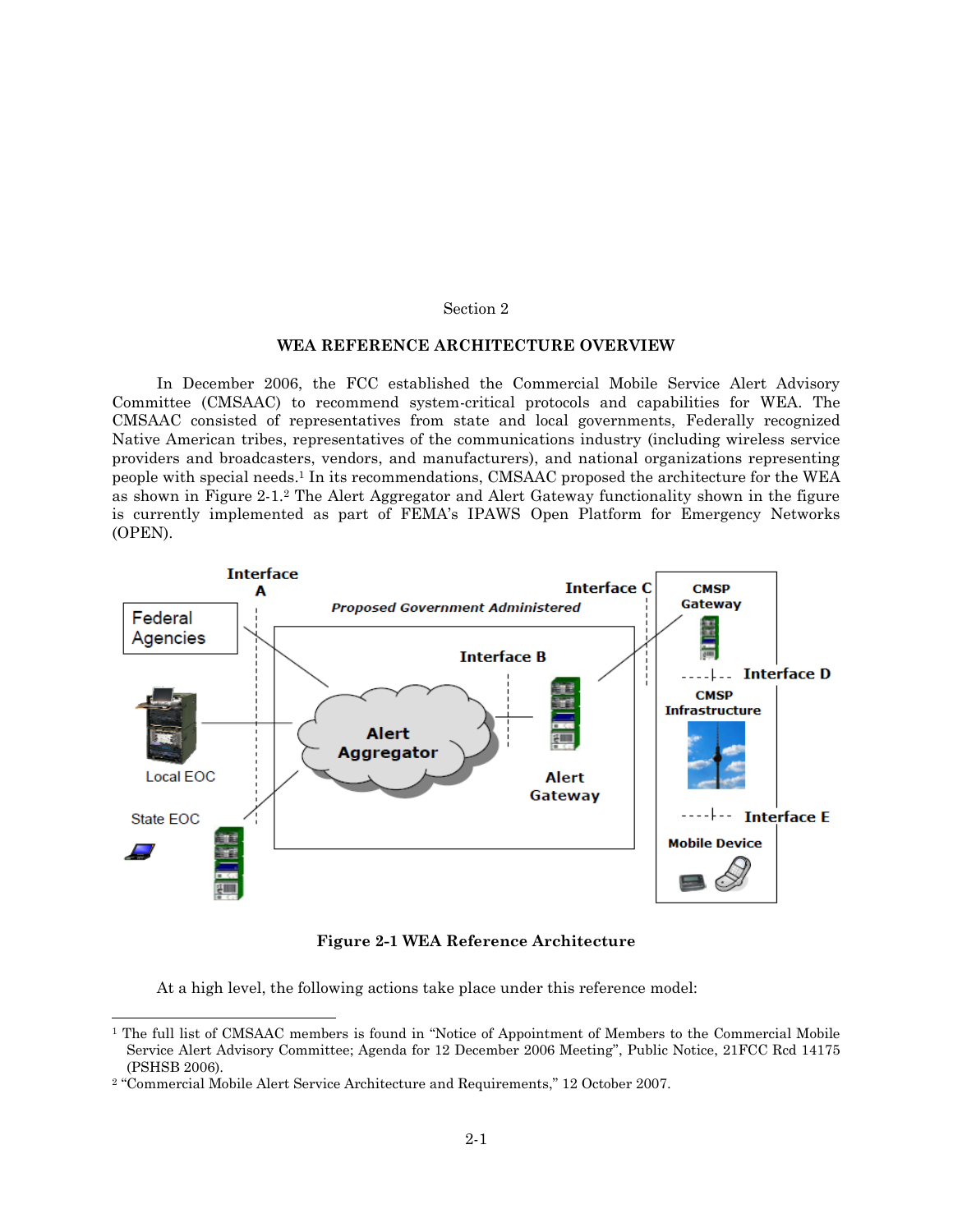- a. Alert Origination Systems (AOS) at the local, state, and Federal levels generate emergency alert messages for WEA using a data standard called the Common Alerting Protocol (CAP). These messages are transmitted to the Alert Aggregator via Interface A.
- b. The Alert Aggregator receives, authenticates, and aggregates emergency alerts from the AOS's and forwards them to the Federal Alert Gateway.
- c. The Federal Alert Gateway generates a Commercial Mobile Alert Message (CMAM).
- d. Based on Commercial Mobile Service Provider (CMSP) profiles maintained in the Federal Alert Gateway, the Federal Alert Gateway delivers the CMAM over Interface C to Gateways maintained by the appropriate CMSPs.
- e. The CMSP Gateway is responsible for formulating the alert in a manner consistent with the individual CMSP's available delivery technologies, and handling congestion within the CMSP infrastructure. WEA messages are mapped to an associated set of cell site transceivers and transmitted using Cell Broadcast Service (CBS) over the air interfaces.
- f. Lastly, the alert is received on a customer's mobile device. The major functions of the mobile device are to authenticate interactions with the CMSP infrastructure, monitor for WEA alerts, maintain customer options (such as the subscriber's opt-out selections), and activate the associated visual, audio, and mechanical (e.g., vibration) indicators that the subscriber has chosen as alert options.

The WEA Reference Architecture forms the basis of the computer model architecture explained in [Section 4.](#page-13-1)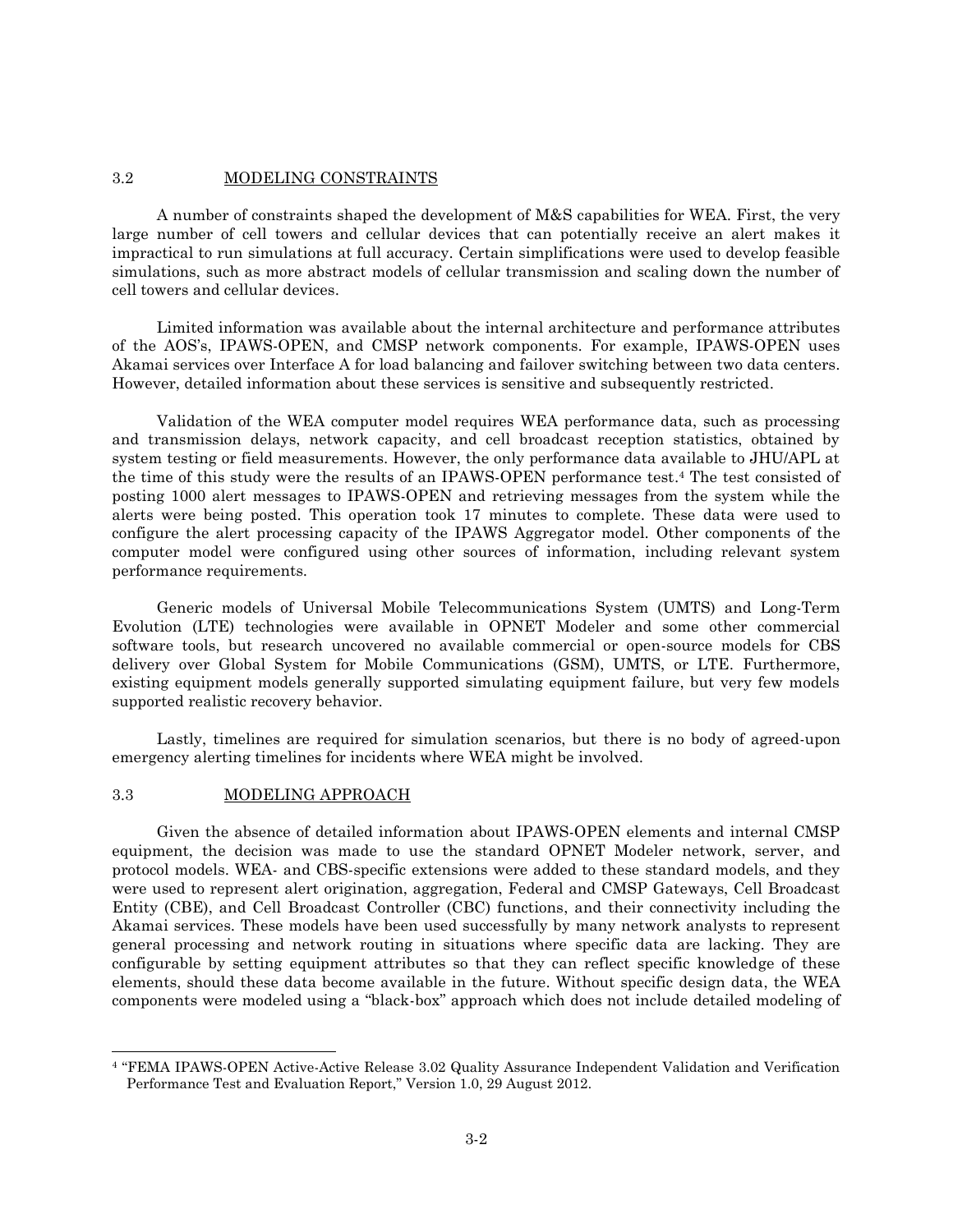their internal dynamics. This approach captured the external behavior of WEA components in the model, without internal details.

It is not feasible to simulate tens of thousands of cellular devices directly in OPNET Modeler or any other discrete event simulator. For this reason, the numbers of cell towers and cellular devices have to be scaled down during the simulation runs. In this case the results should be extrapolated to reflect the actual system performance.

The simulation of each scenario requires a schedule of WEA alerts relevant for that scenario to drive the model. Furthermore, each scenario may contain various external events that could be examined as part of the model. Therefore, events such as changes in equipment characteristics (e.g., being non-operational) or network characteristics (e.g., delays across Interface A or Interface C) are also inputs to a simulation analysis. To make the simulation configuration easy for the analyst to create and easy for the alert community of interest to review, all these events were expressed in a simple text scenario file ingested by the model.

The ability to examine the effects of equipment outages is a key element in the assessment of the effectiveness of WEA in response to certain types of events. This was accomplished by disabling the nodes and links that represent the failed equipment in OPNET Modeler. When re-enabled, most of these equipment models continue from the internal state they were in before being disabled. They do not support a more realistic recovery that represents the behavior of equipment in the process of coming back online. This was not a significant issue for the simulation scenarios selected in this study because the scenarios had durations that were too short to see any recovery after failure. For this reason, the disable feature was used without any need for creating custom code for recovery.

After an initial examination of the cellular system models available with OPNET Modeler, it was decided to customize two of them with the addition of CBS modeling:

- a. A basic GSM model formerly developed for the Department of Defense (DoD)
- b. The built-in LTE model in OPNET Modeler

The models of these two cellular systems were different enough that rather than trying to create a common capability used in both, a distinct, custom CBS model was made for each one.

OPNET Modeler also has a built-in UMTS network model. Adding CBS support to this model was considered as an option in the early stages of WEA model design, but because cell broadcast over UMTS networks is expected to show similar performance to cell broadcast over GSM networks, it was decided that the GSM and LTE models would be sufficient for the purpose of this work. If there is specific need to simulate UMTS cell broadcast, this can be accomplished by using a generic wireless broadcast model based on the built-in Worldwide Interoperability for Microwave Access model with radio characteristics made similar to UMTS. Future addition of CBS support to the builtin UMTS model is also possible, if desired.

[Table 3-1](#page-12-0) lists all WEA functional components and networks that have been modeled. Communication link models and models used for simulation configuration are not listed. The table also shows the base model used for each WEA component and added functionality to the base model to simulate the WEA system. A detailed description of each model is provided in [Section 4.](#page-13-1)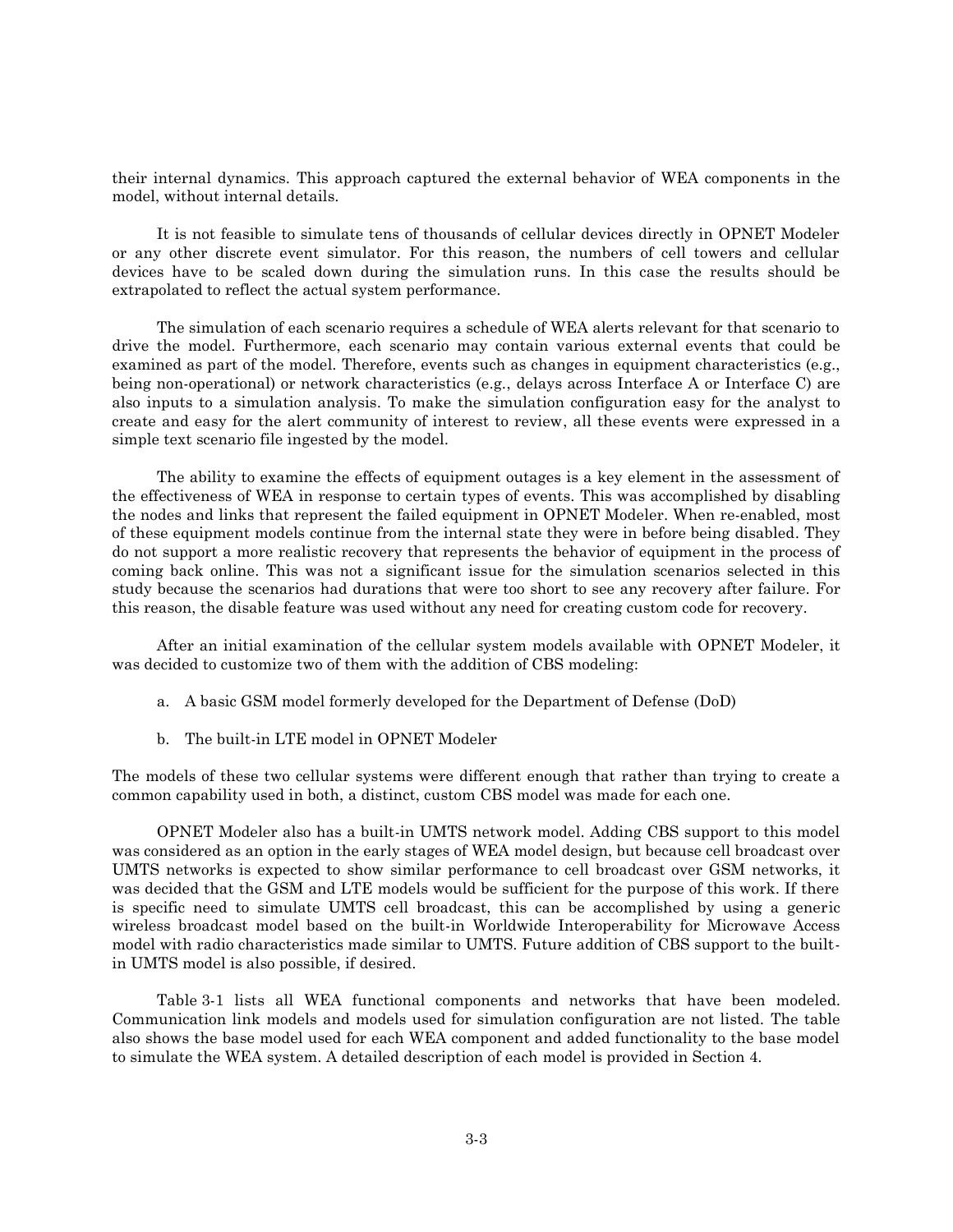## **Table 3-1 List of WEA Models**

<span id="page-12-0"></span>

| <b>Modeled Functional</b><br>Component | <b>Base Model</b>                                     | Modification                                 |  |  |
|----------------------------------------|-------------------------------------------------------|----------------------------------------------|--|--|
|                                        | <b>Alert Origination</b>                              |                                              |  |  |
| AOS                                    | Built-in workstation model                            | <b>Added AOS functionality</b>               |  |  |
| <b>IPAWS-OPEN</b>                      |                                                       |                                              |  |  |
| Alert Aggregator                       | Built-in server model                                 | Added alert Aggregator<br>functionality      |  |  |
| Federal Alert Gateway                  | Built-in server model                                 | Added Federal Alert Gateway<br>functionality |  |  |
| <b>Networks</b>                        |                                                       |                                              |  |  |
| Internet                               | <b>Built-in Internet Protocol</b><br>(IP) cloud model | None                                         |  |  |
| <b>CMSP Backbone Network</b>           | Built-in IP cloud model                               | None                                         |  |  |
| CMSP (all)                             |                                                       |                                              |  |  |
| CMSP Gateway and CBE                   | Built-in Gateway model                                | Added CMSP Gateway and CBE<br>functionality  |  |  |
| CBC                                    | Built-in Ethernet server<br>model                     | Added CBC functionality                      |  |  |
| CMSP (GSM)                             |                                                       |                                              |  |  |
| Base Station Controller (BSC)          | DoD GSM model                                         | Added CBS functionality                      |  |  |
| Base Transceiver Station (BTS)         | DoD GSM model                                         | Added CBS functionality                      |  |  |
| Mobile Station (MS)                    | DoD GSM model                                         | Added CBS functionality                      |  |  |
| CMSP (LTE)                             |                                                       |                                              |  |  |
| Evolved Packet Core (EPC)              | Built-in LTE model                                    | None                                         |  |  |
| Enhanced Node B (eNodeB)               | Built-in LTE model                                    | Added CBS functionality                      |  |  |
| User Equipment (UE)                    | Built-in LTE model                                    | Added CBS functionality                      |  |  |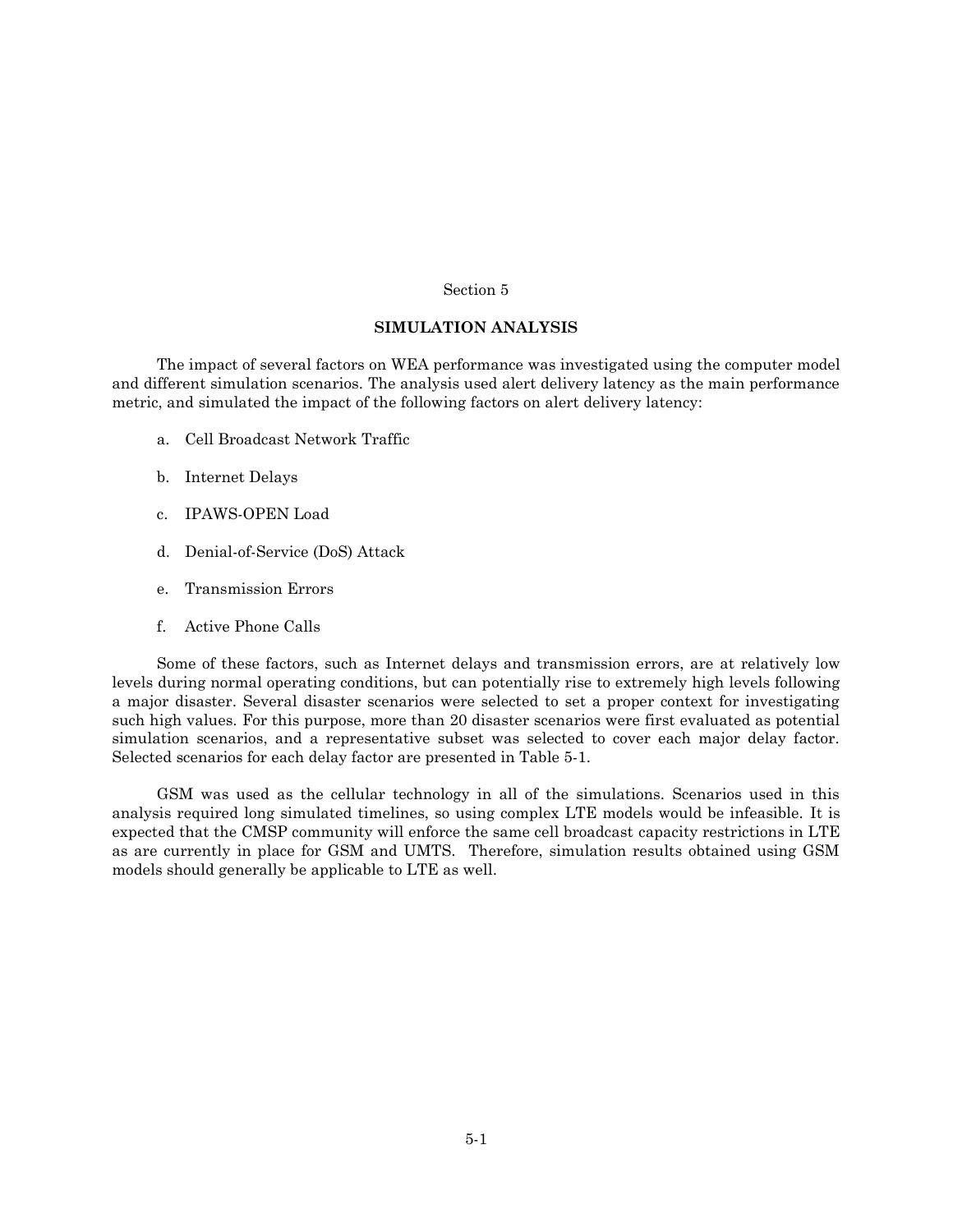their internal dynamics. This approach captured the external behavior of WEA components in the model, without internal details.

It is not feasible to simulate tens of thousands of cellular devices directly in OPNET Modeler or any other discrete event simulator. For this reason, the numbers of cell towers and cellular devices have to be scaled down during the simulation runs. In this case the results should be extrapolated to reflect the actual system performance.

The simulation of each scenario requires a schedule of WEA alerts relevant for that scenario to drive the model. Furthermore, each scenario may contain various external events that could be examined as part of the model. Therefore, events such as changes in equipment characteristics (e.g., being non-operational) or network characteristics (e.g., delays across Interface A or Interface C) are also inputs to a simulation analysis. To make the simulation configuration easy for the analyst to create and easy for the alert community of interest to review, all these events were expressed in a simple text scenario file ingested by the model.

The ability to examine the effects of equipment outages is a key element in the assessment of the effectiveness of WEA in response to certain types of events. This was accomplished by disabling the nodes and links that represent the failed equipment in OPNET Modeler. When re-enabled, most of these equipment models continue from the internal state they were in before being disabled. They do not support a more realistic recovery that represents the behavior of equipment in the process of coming back online. This was not a significant issue for the simulation scenarios selected in this study because the scenarios had durations that were too short to see any recovery after failure. For this reason, the disable feature was used without any need for creating custom code for recovery.

After an initial examination of the cellular system models available with OPNET Modeler, it was decided to customize two of them with the addition of CBS modeling:

- a. A basic GSM model formerly developed for the Department of Defense (DoD)
- $\mathbf{b}$ . The built-in LTE model in OPNET Modeler

The models of these two cellular systems were different enough that rather than trying to create a common capability used in both, a distinct, custom CBS model was made for each one.

OPNET Modeler also has a built-in UMTS network model. Adding CBS support to this model was considered as an option in the early stages of WEA model design, but because cell broadcast over UMTS networks is expected to show similar performance to cell broadcast over GSM networks, it was decided that the GSM and LTE models would be sufficient for the purpose of this work. If there is specific need to simulate UMTS cell broadcast, this can be accomplished by using a generic wireless broadcast model based on the built-in Worldwide Interoperability for Microwave Access model with radio characteristics made similar to UMTS. Future addition of CBS support to the builtin UMTS model is also possible, if desired.

Table 3-1 lists all WEA functional components and networks that have been modeled. Communication link models and models used for simulation configuration are not listed. The table also shows the base model used for each WEA component and added functionality to the base model to simulate the WEA system. A detailed description of each model is provided in Section 4.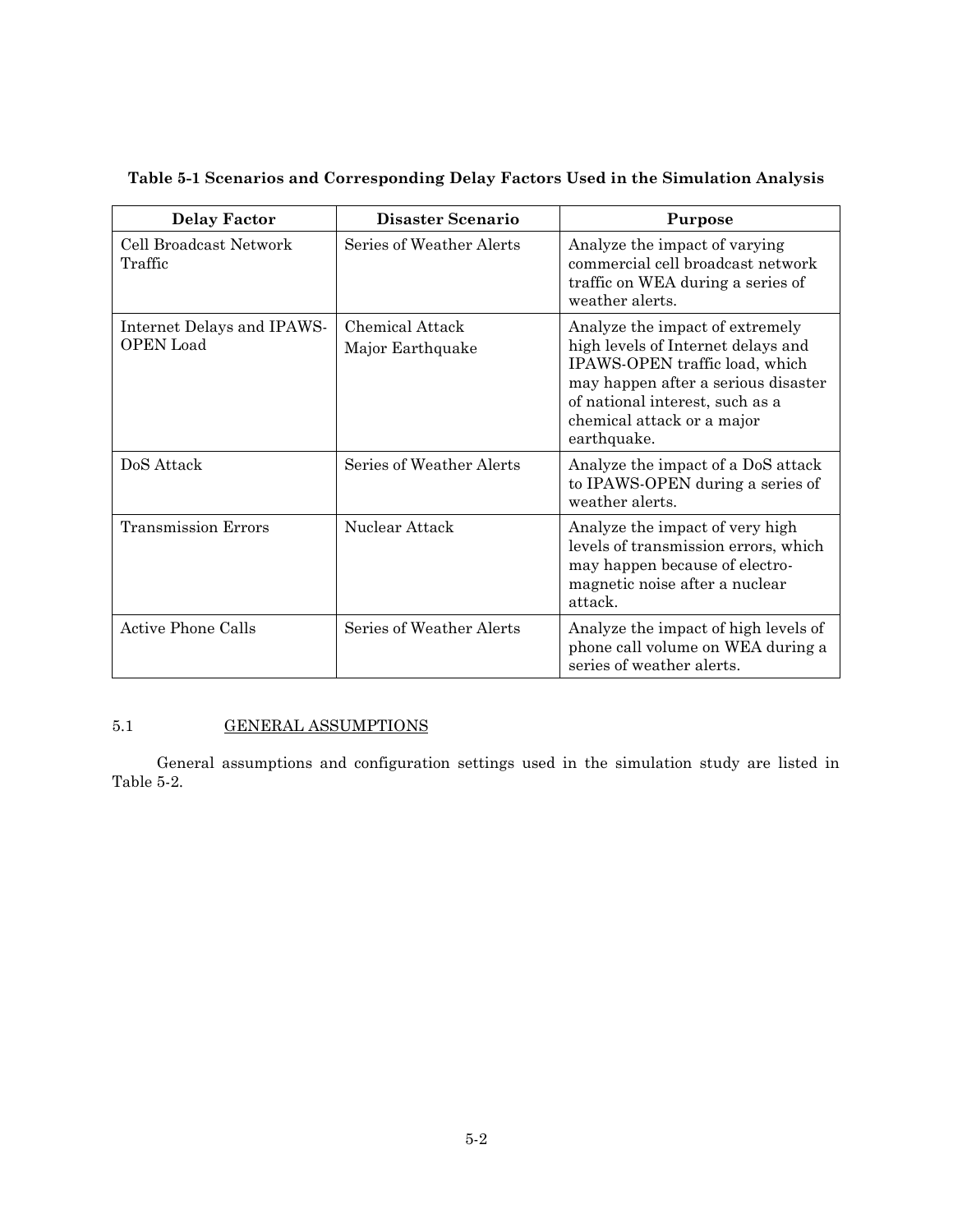<span id="page-23-1"></span>

| Parameter                                                | Value                     | Description                                                                                                                                                                                                                                                                                                                                                                                          |
|----------------------------------------------------------|---------------------------|------------------------------------------------------------------------------------------------------------------------------------------------------------------------------------------------------------------------------------------------------------------------------------------------------------------------------------------------------------------------------------------------------|
| <b>IPAWS-OPEN</b><br>processing capacity                 | 60 messages per<br>minute | Each alert was assumed to take 1 second to process.<br>This capacity matches well to the result in the<br><b>IPAWS-OPEN Performance Test and Evaluation</b><br>Report, <sup>7</sup> which states that an experiment to post<br>1000 alerts took 17 minutes to complete.                                                                                                                              |
| <b>IPAWS-OPEN</b><br>traffic load (normal<br>conditions) | Negligible                | Normal alert volume is assumed to be very small<br>compared to IPAWS-OPEN capacity. Two<br>additional stressed conditions are defined in<br>Section 5.3 with significantly higher load levels.                                                                                                                                                                                                       |
| Average Internet<br>delay (normal<br>conditions)         | $50 \text{ ms}$           | The average latency for normal conditions was<br>picked based on latency values reported by various<br>service providers and Internet traffic measure-<br>ments. <sup>8 9 10 11</sup> The AOS's and IPAWS-OPEN were<br>assumed to be connected to the Internet by<br>different service providers. Two additional stress<br>conditions are defined in Section 5.3 with<br>significantly larger delay. |
| Alert message<br>priority                                | Normal                    | Alert messages were assumed to be imminent<br>danger messages and to have the same priority as<br>non-alert cell broadcast network traffic.                                                                                                                                                                                                                                                          |
| Alert repetition<br>interval                             | 10 minutes                | Each alert broadcast was assumed to be repeated<br>every 10 minutes until the expiration time.                                                                                                                                                                                                                                                                                                       |
| Average phone call<br>duration                           | 2.7 minutes               | The average duration for cell phone calls was<br>calculated from a publicly available dataset.                                                                                                                                                                                                                                                                                                       |
| Number of cell<br>towers                                 | 9                         | Alert broadcast was simulated over a small<br>hypothetical region with 9 cell towers.                                                                                                                                                                                                                                                                                                                |
| Number of handsets                                       | 45                        | Alert broadcast was simulated assuming 5 handsets<br>connected to each cell tower.                                                                                                                                                                                                                                                                                                                   |

|  |  |  |  |  |  | Table 5-2 Assumptions and Configuration Settings |  |
|--|--|--|--|--|--|--------------------------------------------------|--|
|--|--|--|--|--|--|--------------------------------------------------|--|

#### <span id="page-23-0"></span>5.2 CELL BROADCAST NETWORK TRAFFIC

This scenario investigated WEA performance as a function of background (non-alert) cell broadcast network traffic load. Normal levels of Internet delay and IPAWS-OPEN traffic load were assumed, without any simulated infrastructure damage. It was also assumed that WEA alerts are transmitted at the same priority level as background cell broadcast traffic. Prioritization of WEA

l

<sup>7</sup> "FEMA IPAWS-OPEN Active-Active Release 3.02 Quality Assurance Independent Validation and Verification Performance Test and Evaluation Report," Version 1.0, 29 August 2012.

<sup>8</sup> [http://ipnetwork.bgtmo.ip.att.net/pws/network\\_delay.html](http://ipnetwork.bgtmo.ip.att.net/pws/network_delay.html)

<sup>9</sup> <http://www.internetpulse.net/>

<sup>10</sup> <http://www.internettrafficreport.com/namerica.htm>

<sup>11</sup> http://www.cs.helsinki.fi/group/context/data/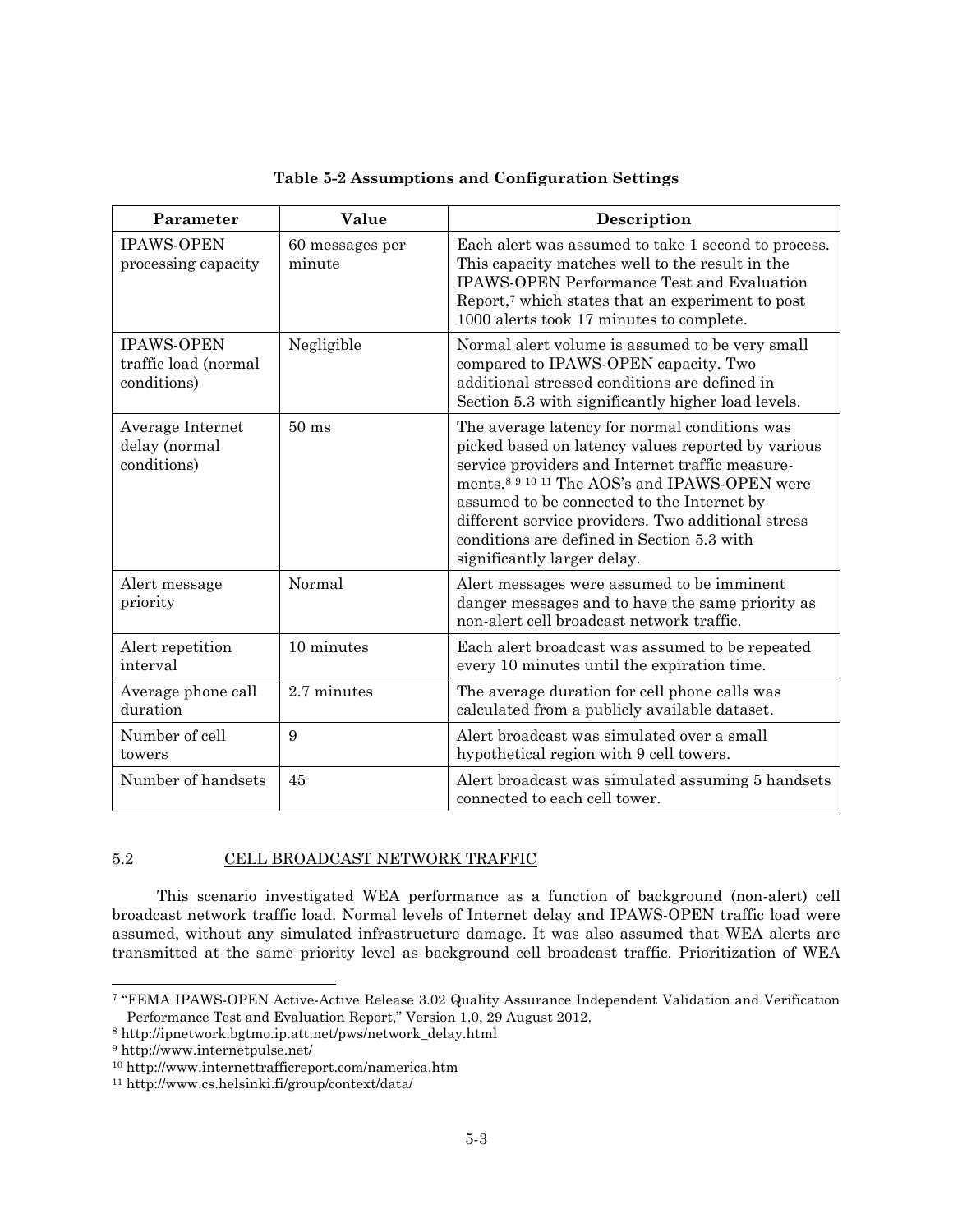alerts is at the discretion of CMSPs, and if some CMSPs elect to treat WEA alerts at a higher priority level than other cell broadcast traffic, then WEA alerts will be relatively unaffected by other cell broadcast traffic. In this case, WEA alerts will experience smaller delays than indicated by the simulation results during high background cell broadcast load.

In this scenario, background cell broadcast traffic was increased from 1% load to 99% load in five increments. The arrival of incoming background cell broadcast requests was assumed to be random with a Poisson distribution. Each background cell broadcast was repeated three times at 1 minute intervals. Three different alerts were transmitted for each load level. The simulation was repeated six times with different seed values for the random number generator.

[Figure 5-1](#page-24-0) shows the end-to-end delay that different WEA messages experienced in multiple runs of this scenario. Each data point in the figure corresponds to a successful reception of an alert by a different handset during the first transmission of that alert. Several handsets did not receive the alerts during the first transmission due to ongoing phone calls, and had to wait for a subsequent transmission, which introduced much larger delay values than shown in the figure. Such delays due to ongoing phone calls are excluded from the figure and investigated separately in Section [5.6.](#page-30-0) The figure shows the effect of increasing cell broadcast traffic. Congestion of the cell broadcast channel delays some alerts by as much as 20 to 70 seconds during high and extreme loads of background cell broadcast. Although this delay can be acceptable for some types of public alerts, it can be excessive for others such as earthquake warnings. Assigning a higher-priority level to such alerts (or all WEA alerts) compared to background cell broadcast traffic would reduce this type of delay.



<span id="page-24-0"></span>**Figure 5-1 End-to-End Delay as a Function of Background Cell Broadcast Traffic**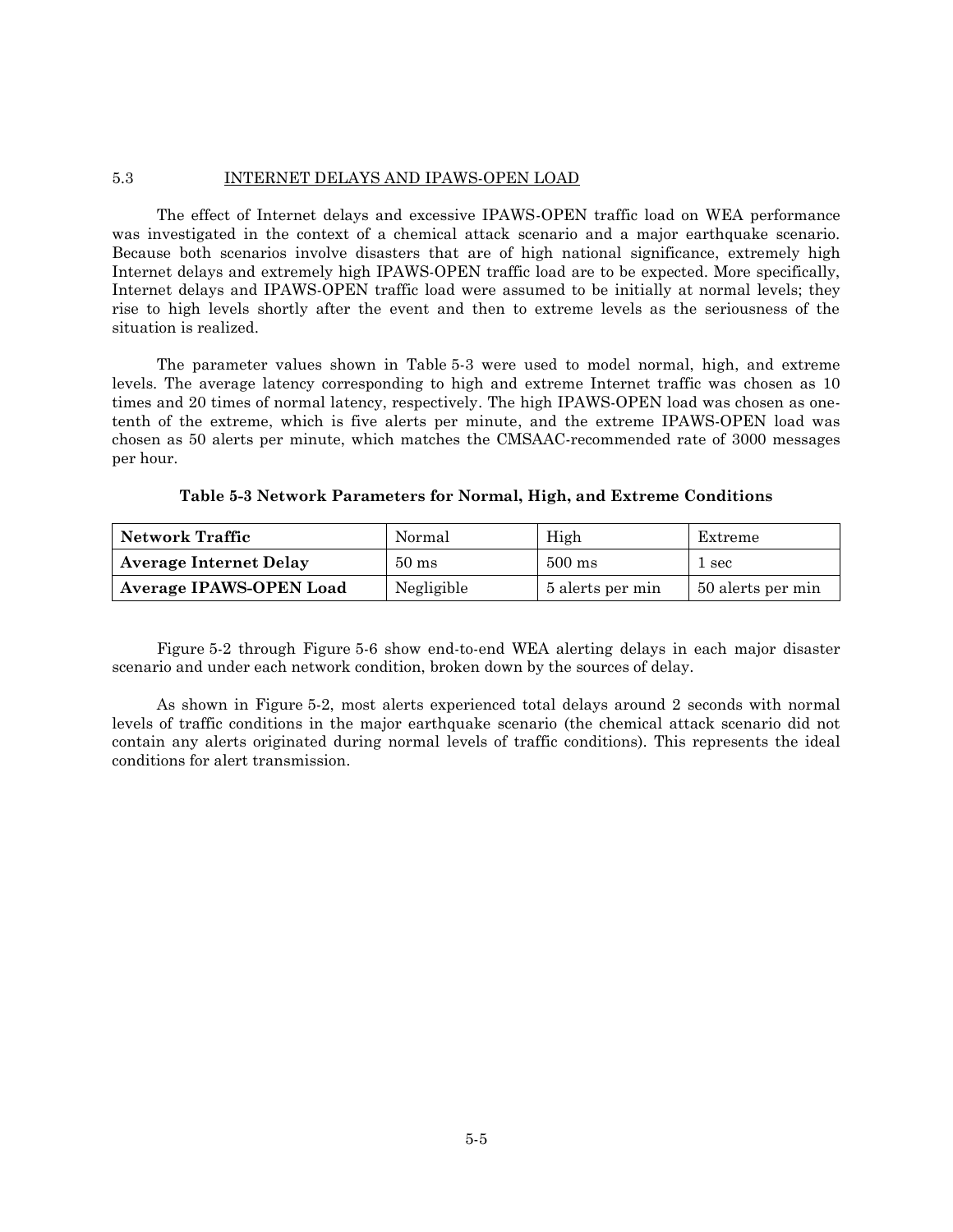

**Figure 5-2 End-to-End Delay in Major Earthquake Scenario with Normal Network Traffic** 

[Figure 5-3](#page-27-0) and [Figure 5-4](#page-27-1) show the simulation results with high levels of traffic in the major earthquake and chemical attack scenarios, respectively. In this case, the end-to-end delay was around 6 seconds for most alerts, which may be acceptable for many types of disasters. Comparing this to the results with normal conditions, the increase in delay was mainly caused by increased TLS and Internet delays. The TLS protocol requires the exchange of multiple packets to set up a connection before the actual alert packet is sent, and therefore takes multiple roundtrip times to complete. Increasing the Internet delay directly increases the TLS delay. The TLS protocol also requires some processor time to validate and authenticate received security credentials, so increased IPAWS-OPEN load increases processing delays as TLS packets may have to wait longer until processor time becomes available.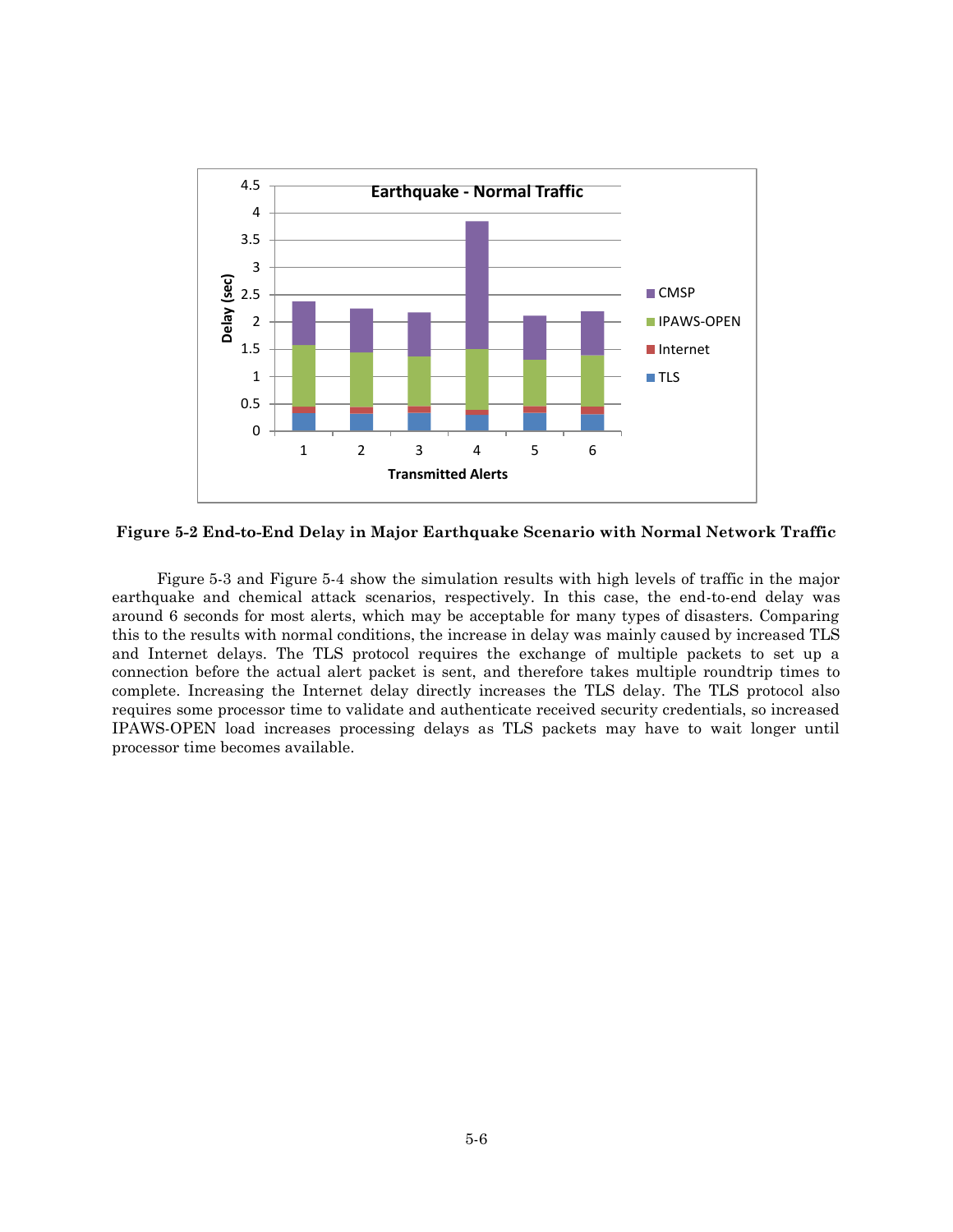

<span id="page-27-0"></span>**Figure 5-3 End-to-End Delay in Major Earthquake Scenario with High Network Traffic** 



<span id="page-27-1"></span>**Figure 5-4 End-to-End Delay in Chemical Attack Scenario with High Network Traffic** 

[Figure 5-5](#page-28-1) and [Figure 5-6](#page-28-2) show the simulation results with extreme levels of traffic in scenarios for a major earthquake and a chemical attack, respectively. Most alerts experienced delays between 10 seconds and 20 seconds; however, some of them had larger delays, as high as 57 seconds. Under extreme network traffic conditions, the largest contributor to the overall delay is the TLS delay. Large Internet delays combined with long processor wait times increased TLS delays considerably.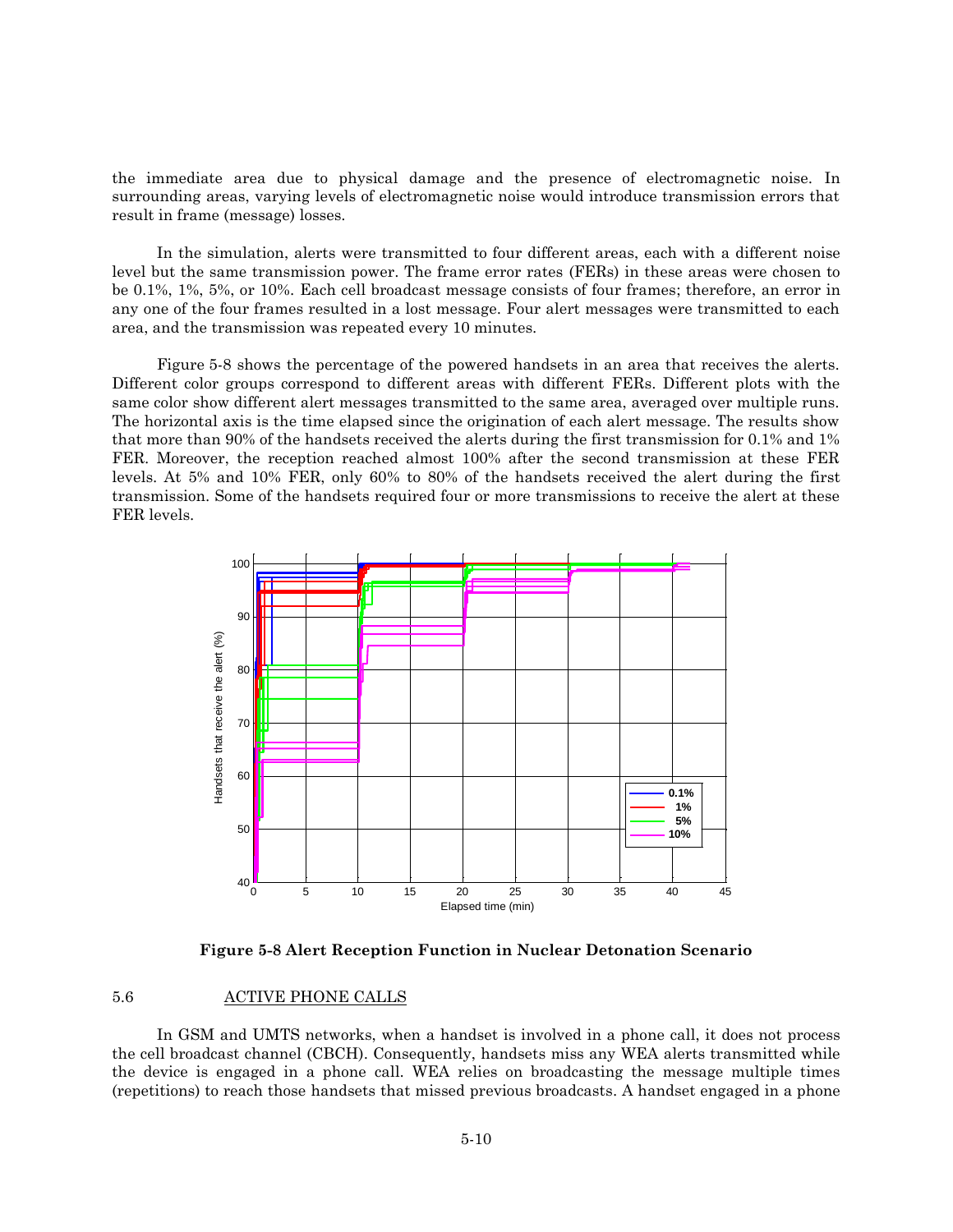call when a WEA alert is transmitted can receive the alert only during a subsequent repetition, provided it is not engaged in a phone call during that repetition (and provided that other factors such as coverage and interference allow the handset to receive the alert).

The WEA repetition process consists of broadcasting the same WEA message multiple times based on two configurable parameters: the total number of broadcasts and the repetition period. These parameters impact the system performance in terms of the percentage of wireless subscribers that receive the alert and the associated latency.

The impact of active phone calls on WEA alert reception latency and alerted population percentage was investigated during this analysis. It was assumed that each WEA transmission is repeated every 10 minutes. The average call duration was set to 2.7 minutes based on statistical data,12 and the average time between successive calls (inter-arrival time) was varied between 54 minutes and 3.4 minutes. This resulted in call loading levels between 5% and 80% for each handset. Exponential distribution was assumed for the call inter-arrival times and the call durations.

[Figure 5-9](#page-32-0) shows the percentage of handsets that received the alerts as a function of time. Different colors correspond to different phone call loads. The horizontal axis is the time elapsed since the origination of the alert messages. At 5% (or less) call load, 95% of the handsets received the alert during the first transmission, and almost all of the remaining 5% received the alert during the second transmission, resulting in a relatively fast alert delivery. In contrast, at 50% call load, only about 48% of the handsets received the alert during the first transmission. In this case, 5% of the handsets still did not receive the alert after five transmissions (i.e., after the 40-minute mark in the figure). The delays become even larger as the call load increases further.

These results illustrate the importance of the repetition period for WEA because it may take a number of repetitions before some handsets receive the alert. Setting the repetition period too large will introduce substantial delays in alerts, whereas setting it too small will consume many cell broadcast resources and may be ineffective beyond some point. An analysis of the optimal repetition period for a given load level is deferred to a future study.

Although transmission errors were not considered in this analysis, it should be noted that in practice some handsets will not receive some alerts due to interference or poor reception. This will increase the required number of repetitions even further.

l

<sup>12</sup> <http://www.cs.helsinki.fi/group/context/data/>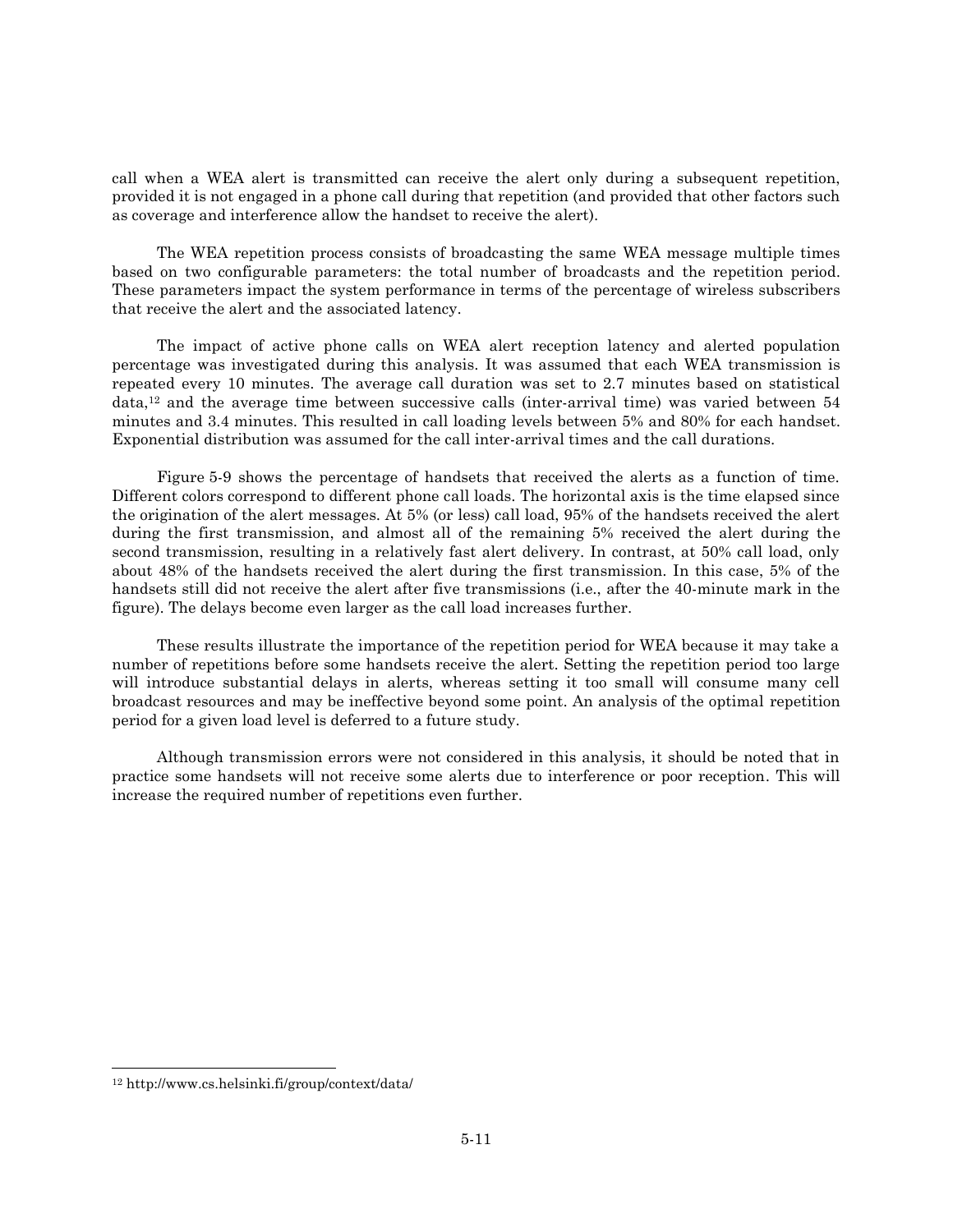

<span id="page-32-0"></span>**Figure 5-9 WEA Alert Reception at Different Levels of Phone Call Load**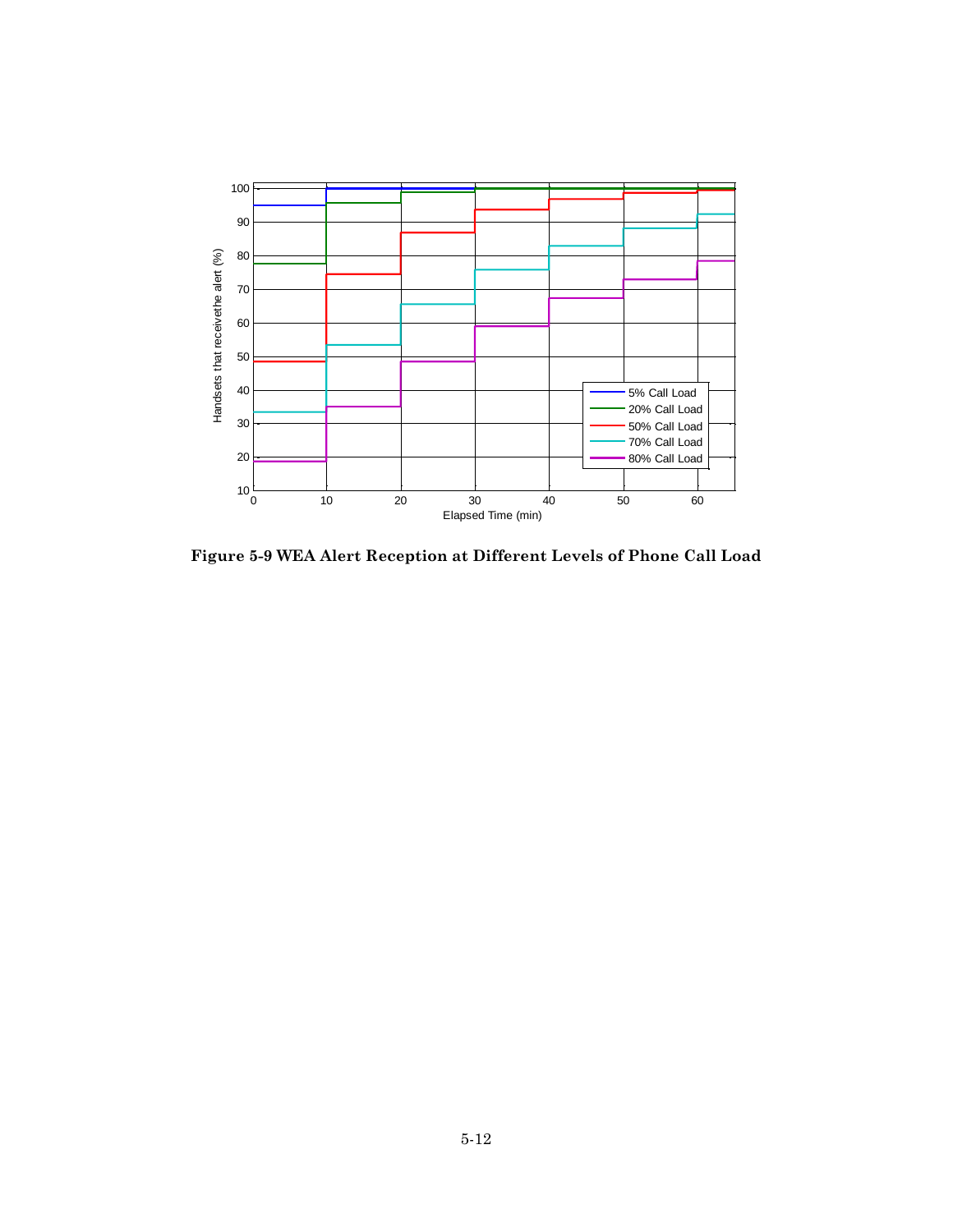#### Section 6

#### **DISCUSSION OF RESULTS**

<span id="page-33-0"></span>This document described the WEA computer model and presented simulation results investigating the impact of various factors on WEA performance. More specifically, the study included the impact of background cell broadcast traffic, large Internet delays, high IPAWS-OPEN traffic load, DoS attacks, transmission errors, and active phone call volume. Alert delivery latency was used as the main performance metric. The computer model was developed under the constraints mentioned in Section 3.2, so real world results would be expected to be somewhat different and would vary by CMSP infrastructure.

The results showed that high levels of background cell broadcast traffic (more than 80% loading) can cause excessive delays (larger than 20 seconds) for certain types of alerts. Therefore, CMSPs that plan to offer commercial cell broadcast services to their customers should assign a higher priority level to WEA messages to reduce these delays.

Extremely high Internet delays (e.g., 1 second) combined with high IPAWS-OPEN traffic load also caused excessive delays for certain types of alerts, mainly due to the protocol overhead associated with HTTPS setup. This delay can be reduced by using dedicated secure channels between IPAWS-OPEN and a subset of AOS's that are expected to generate highly delay-sensitive alerts (such as earthquake and tornado warnings). An IPSec option can be considered for such AOS's. With this option, a secure channel between an AOS and IPAWS-OPEN would be opened in advance, and it would remain open. Therefore, there would be no need for a secure channel setup at the time of alert transmission, thus reducing delay. Alternately, the Internet delays during extreme conditions can be reduced by using Internet Service Providers (ISPs) that offer Service-Level Agreements (SLAs) with guaranteed minimum bandwidth and maximum delay. Services with such SLAs are typically more expensive but can maintain a baseline service quality even though the ISP network is congested with high network traffic.

The DoS attack scenario emphasized the need for adequate defenses against this type of attack. Because WEA is a centralized architecture, disabling the IPAWS-OPEN data centers with a cyber attack would make the entire system non-operational. Potential benefits of a distributed architecture should be considered for future enhancements to WEA.

Finally, simulation analysis investigating transmission errors showed that three or more transmissions may be needed to alert at least 90% of a target population, if 10% of the handsets cannot receive an alert due to transmission errors. Similarly, the simulation analysis investigating active phone calls showed that if there is a heavy phone call volume (exceeding 50% load), four or more transmissions would be needed to alert at least 90% of the target population. These results demonstrate that the WEA broadcast repetition interval must be optimized by CMSPs to minimize alert delivery latency without consuming excessive cell broadcast resources or over-alerting the public. The study of cell broadcast patterns with optimal repetitions is deferred to future work.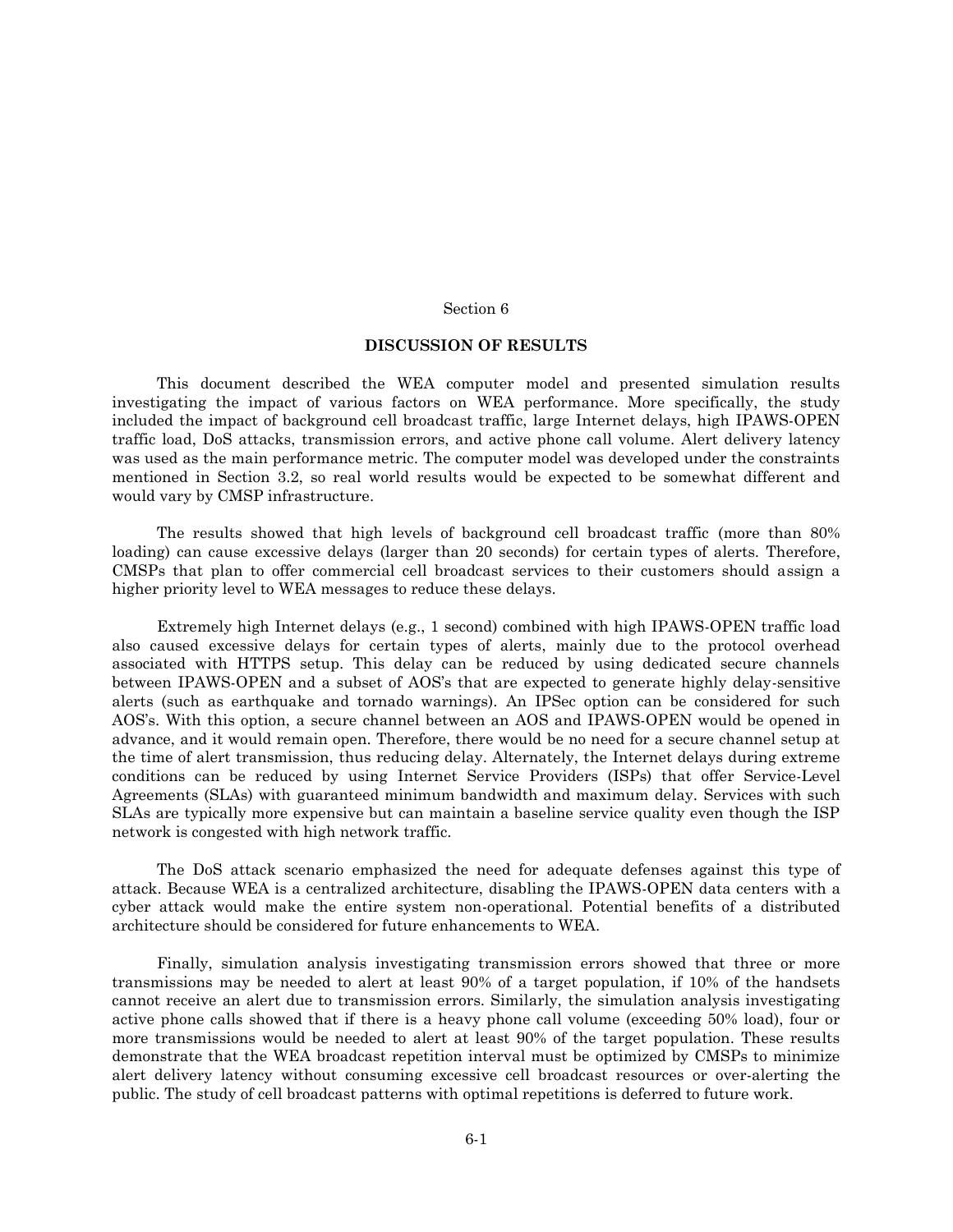The results presented in this document could affect a number of important technical, programmatic, and policy decisions that must be made or endorsed by the FCC, FEMA, DHS, CMSPs, the Alert Originator community, and state and local first responders. The evolution of the WEA system must be coordinated in light of the consequences—for the public, for first responders, for federal disaster response—of the degradation of service predicted by the WEA simulation results. Alert Originators need to be aware of the worst-case consequences of alert initiation under adverse circumstances.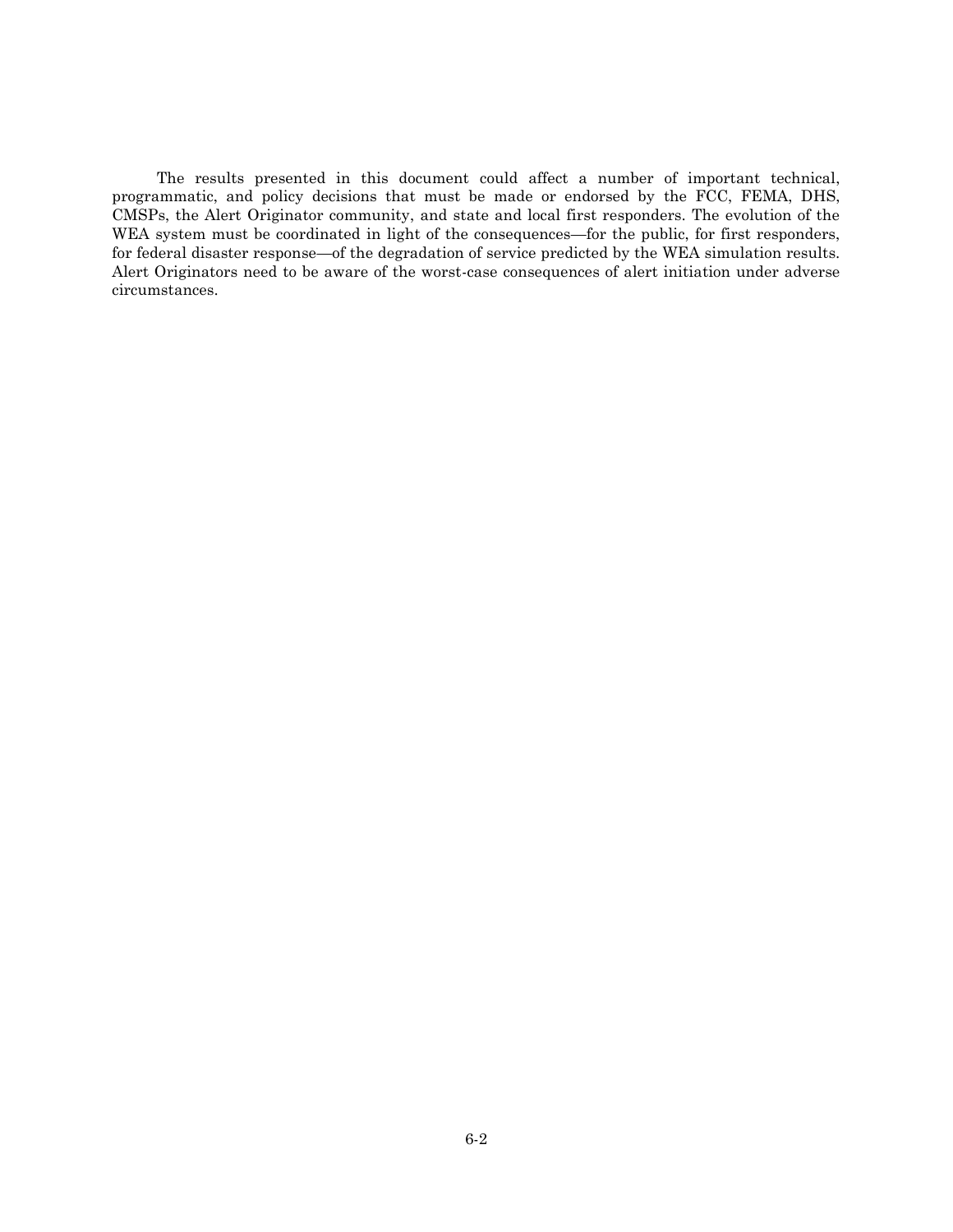#### Appendix A

#### **CELLULAR NETWORK MODELS**

<span id="page-35-0"></span>This appendix describes further details of CBS implementation in the GSM and LTE network models. These models were introduced in Sections [4.7](#page-17-1) and [4.8,](#page-18-0) respectively.

#### A.1 GSM NETWORK MODEL

The GSM network model represents the GSM physical and upper protocol layers (e.g., data link and transport), the application threads (e.g., call setup and delivery), and GSM cell broadcasting. These features were modeled as described in the GSM standards and support the following GSM functions:

- a. Cell selection and reselection
- b. Registration
- c. MS operation in Idle or Dedicated mode
- d. Call setup and delivery
- e. Handover
- f. Cell broadcasting

Cell broadcast messages are generated by the CBC and sent to the appropriate BSCs. Each BSC routes the messages to the target BTSs, and the BTSs broadcast the messages to all MSs (i.e., handsets) within the respective BTS cell range.

In GSM, CBS messages are broadcast on the CBCH in unacknowledged mode. CBCH is supported either by the beacon channel or by the Standalone Dedicated Control Channel (SDCCH). The difference between beacon channel usage and SDCCH usage is in their timeslot assignments to CBCH. Because using the beacon channel or SDCCH for cell broadcast delivery would give similar performance under the vast majority of traffic conditions, for simplicity only beacon channel delivery was modeled in the WEA GSM network model.

A CBS message can be either a Short Message Service Cell Broadcast (SMSCB) message or a schedule message. SMSCB messages carry the actual cell broadcast, whereas the schedule messages contain scheduling information for SMSCB messages that will be sent afterward. The SMSCB message size is equal to one page of data, which is 92 bytes. Messages are broadcast with a repetition period that is a multiple of 1.883 seconds. Each message has one of three priority levels: high, normal, or background. High is the highest priority level, and background is the lowest priority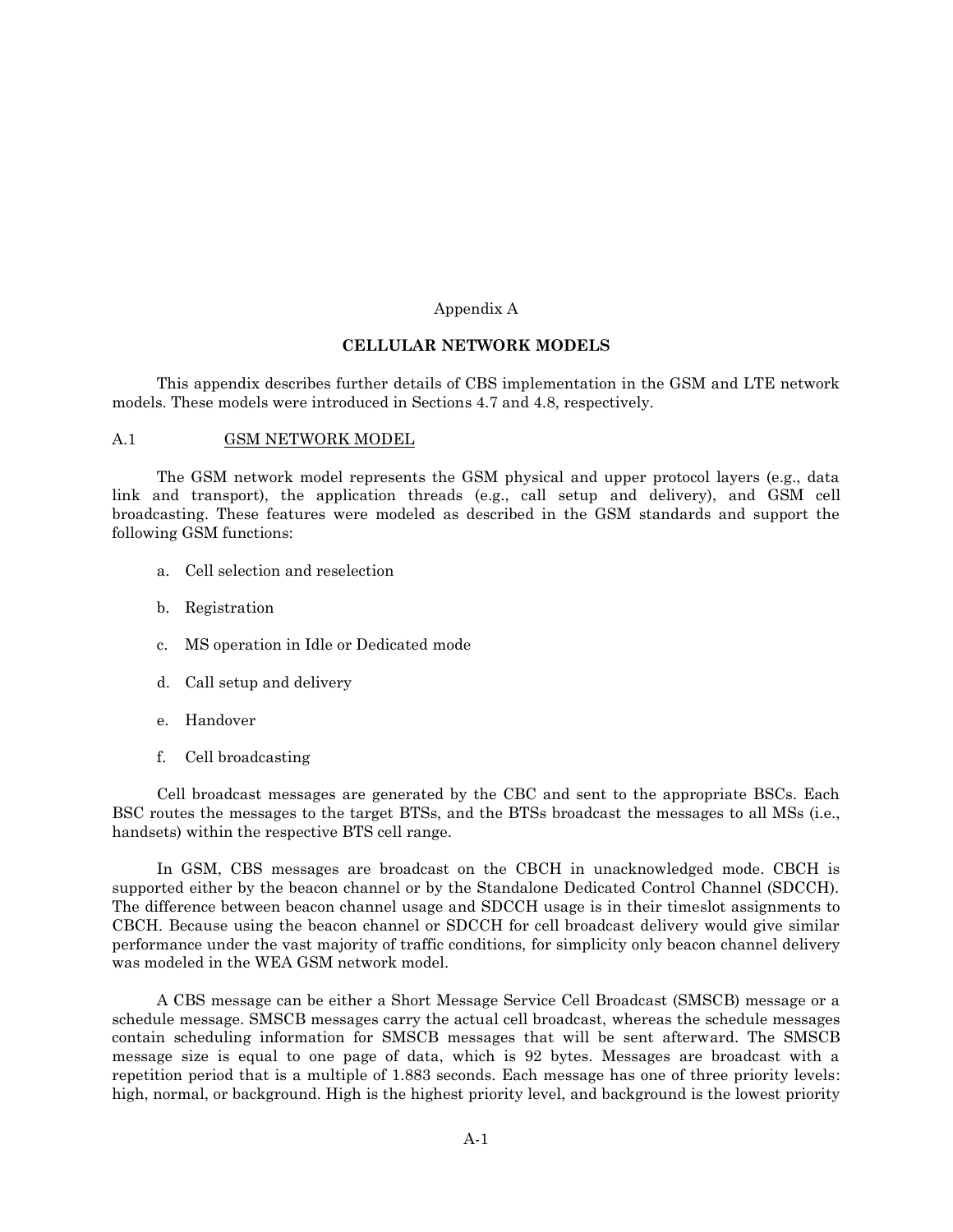level. Each message has an absolute expiration time. If the message is received by an MS after the absolute expiration time, the message is considered out of date and is dropped.

#### A.2 LTE NETWORK MODEL

The LTE network model with CBS support was developed based on three types of nodes from OPNET Modeler's built-in LTE library: UE, eNodeB, and EPC. Adding CBS support did not require any changes to the EPC model.

The eNodeB model was modified to enable discovery by the CBC so that TCP connections can be established directly between the eNodeBs and the CBC in each LTE subnet. The internal structure of the new eNodeB model is shown in [Figure A-1.](#page-36-0) Each plain box represents a different process running inside an eNodeB node. The arrows represent various information flows between different processes. A new *application* process was added to the eNodeB model as identified by the circle in the figure. This *application* process receives cell broadcast messages from the CBC using the direct TCP connections, and it performs three main functions:

- a. Delivery of the received cell-broadcast message to the *lte\_s1* process
- b. Signal retransmissions to the *lte\_s1* process
- c. Signal end of retransmission when an alert is cancelled or expired



**Figure A-1 Portion of Modified eNodeB Node Model for LTE** 

<span id="page-36-0"></span>The *lte\_s1* process was modified to treat the cell broadcasts as pass-through messages to be sent to the broadcast International Mobile Subscriber Identity address. This is then incorporated into the combined downlink channel schedule and sent through the physical layer process model.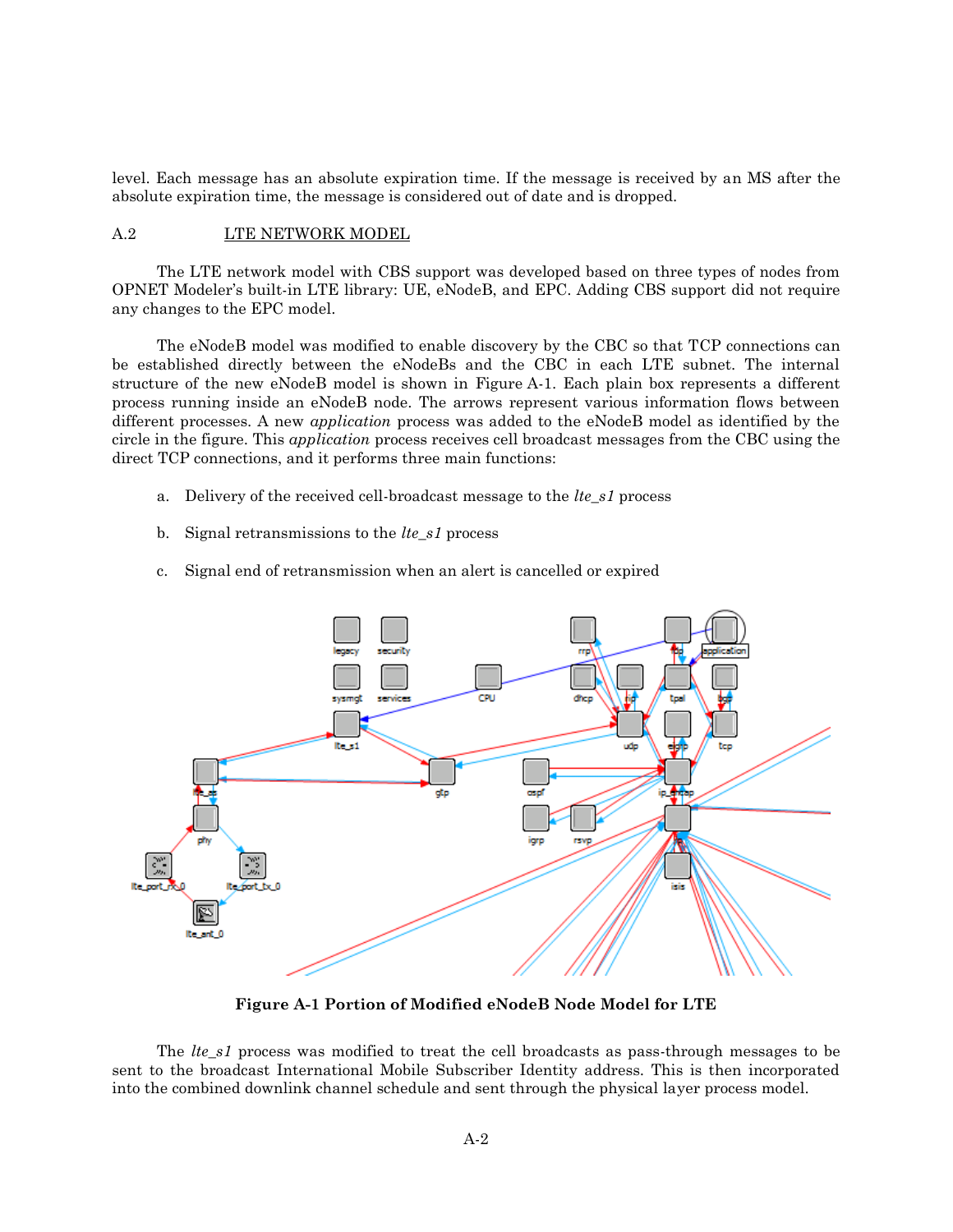The UE model for LTE was modified to detect received cell broadcast messages and to process them separately from other applications, as depicted in [Figure A-2.](#page-37-0) All cell broadcast messages are handled by the *lte\_CMAS\_rcvd* process highlighted by the circle.



<span id="page-37-0"></span>**Figure A-2 Modified UE Node Model for LTE**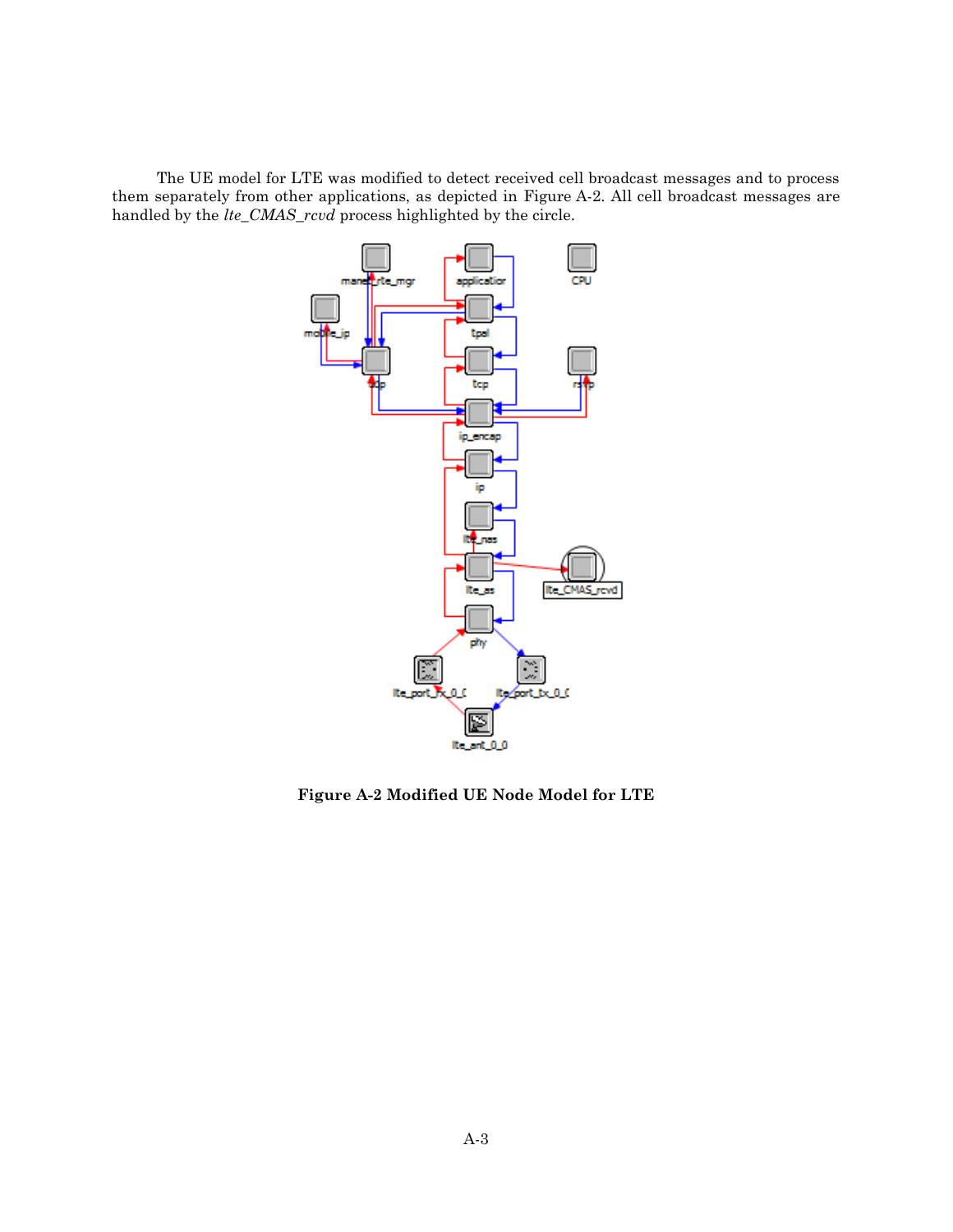# Appendix B

## **LIST OF ACRONYMS AND ABBREVIATIONS**

<span id="page-38-0"></span>

| AO            | Alert Originator                                   |
|---------------|----------------------------------------------------|
| AOS           | Alert Origination System                           |
| <b>BSC</b>    | <b>Base Station Controller</b>                     |
| <b>BTS</b>    | <b>Base Transceiver Station</b>                    |
| CAP           | Common Alerting Protocol                           |
| $_{\rm CBC}$  | Cell Broadcast Center                              |
| <b>CBCH</b>   | Cell Broadcast Channel                             |
| CBE           | Cell Broadcast Entity                              |
| <b>CBEM</b>   | Cell Broadcast Entity Message                      |
| <b>CBS</b>    | Cell Broadcast Service                             |
| <b>CMAM</b>   | Commercial Mobile Alert Message                    |
| <b>CMSAAC</b> | Commercial Mobile Service Alert Advisory Committee |
| <b>CMSP</b>   | Commercial Mobile Service Provider                 |
| <b>DHS</b>    | Department of Homeland Security                    |
| DoD           | Department of Defense                              |
| DoS           | Denial of Service                                  |
| eNodeB        | <b>Evolved Node B</b>                              |
| <b>EOC</b>    | <b>Emergency Operation Center</b>                  |
| <b>EPC</b>    | <b>Evolved Packet Core</b>                         |
| <b>FCC</b>    | Federal Communications Commission                  |